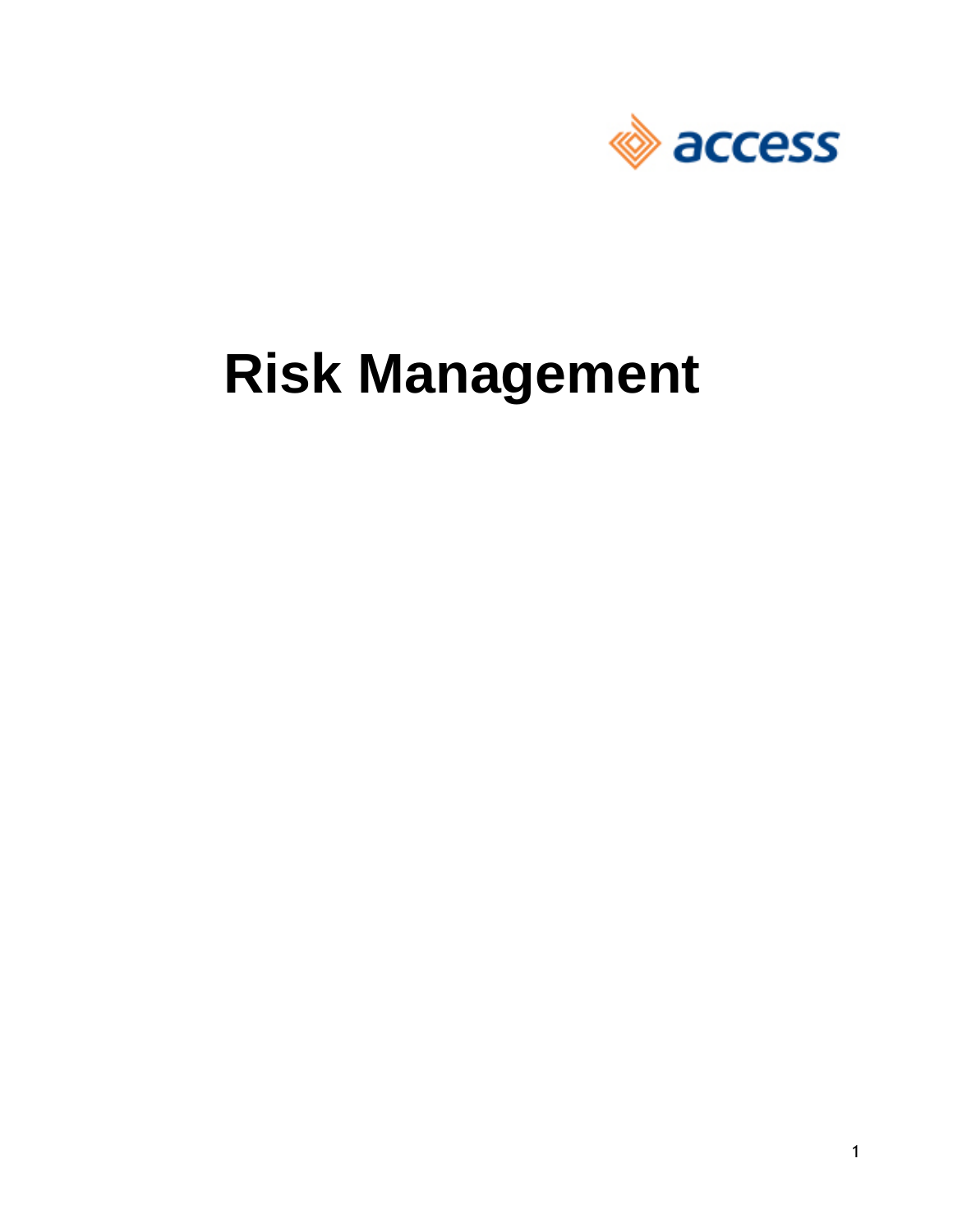### **ENTERPRISE-WIDE RISK MANAGEMENT**

### **WE REMAIN COMMITTED TO SUSTAINABLE ENTERPRISE-WIDE RISK MANAGEMENT PRACTICES**

With our promise of being more than just a bank, our Enterprise Risk Management's (ERM) Policy is hinged on the establishment of a group-wide risk oversight, monitoring and reporting that fosters risk integration. This ensures that the Bank strives for sustainable financial success while strengthening its relationship with a diverse group of stakeholders.

Helping our stakeholders achieve their ambitions lies at the heart of our processes. We apply a bespoke risk management framework in identifying, assessing, monitoring, controlling and reporting the inherent and residual risks associated with the pursuit of these ambitions and ensuring they are achieved the right way.

The Bank's overall risk tolerance is established in the context of our earning power, capital and diversified business model. The organizational structure and business strategy, on the other hand, are aligned with our risk management philosophy.

The Bank uses periodic reviews of risk exposure limits and risk control and self-assessment to position itself against adverse scenarios. This is an invaluable tool with which the Bank predicted and successfully managed both the local and global recessions which continued to impact the macroeconomy. Market volatilities and economic uncertainties are typically contained because the Group regularly subjects its exposures to a range of stress tests across a wide variety of products, currencies, portfolios and customer segments.

Risk strategies and policies are set by the Board of Directors of Access Bank. These policies, which define acceptable levels of risk for day-to-day operations as well as the willingness of Access Bank to assume risk, weighed against the expected rewards, are detailed in the Enterprise-Wide Risk Management (ERM) Policy. The ERM is a structured approach to identifying opportunities, assessing the risk inherent in these opportunities and actively managing these risks in a cost-effective manner. Specific policies are also in place for managing risks in the different core risk areas of credit, compliance, market, operational, liquidity, strategic, reputational risks, Information and Cyber Security amongst others.

The role of the Group Chief Risk Officer in Access Bank remains pivotal as he has the primary responsibility for ensuring the effective implementation of the ERM Policy of both the Bank and its subsidiaries. The Bank's ERM Policy and amendments thereto require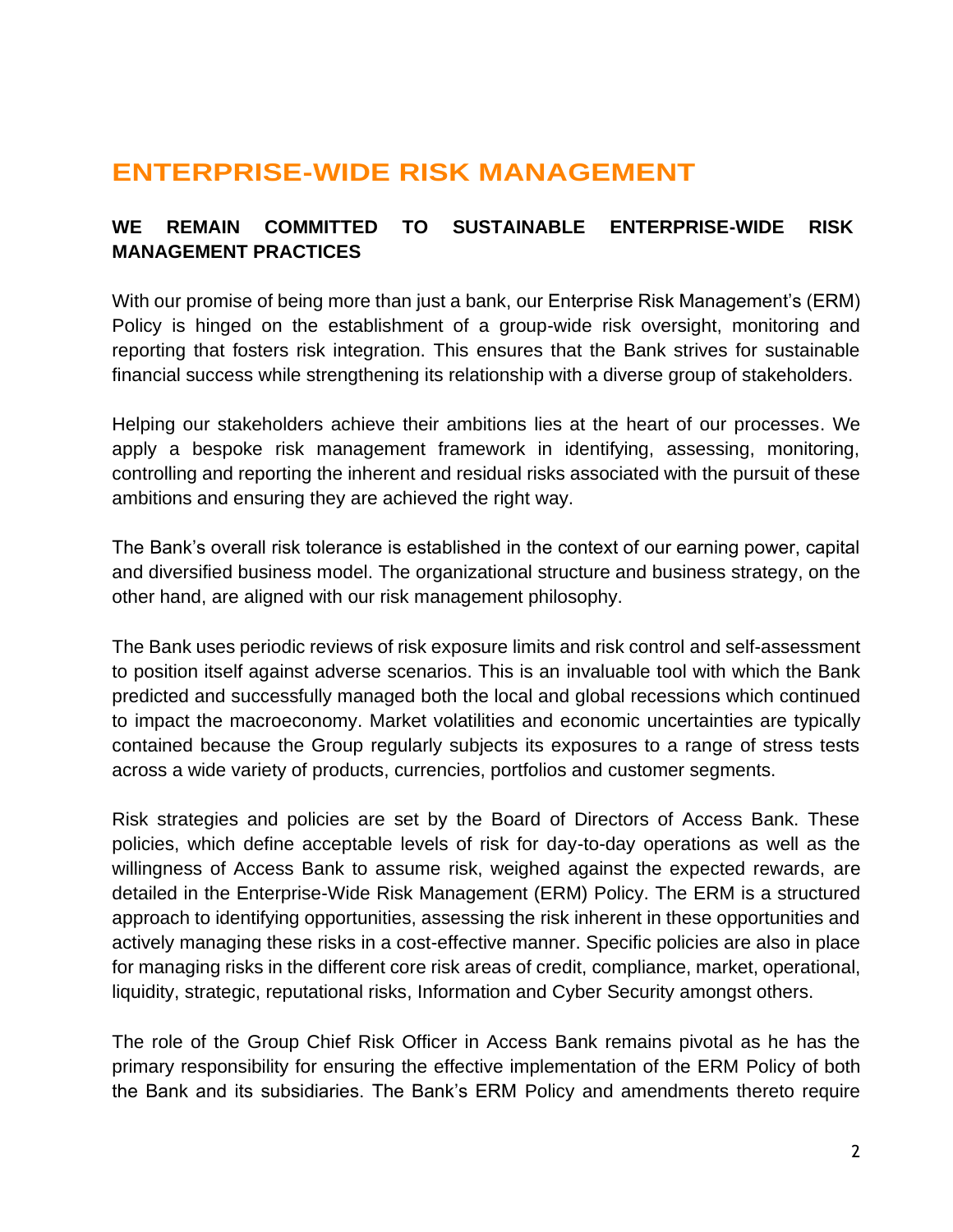Board approval. The Risk Management Division is responsible for the enforcement of the Bank's risk policy by constantly monitoring risk, to identify and quantify significant risk exposures and acting upon such exposures as necessary.

Access Bank approaches risk, capital and value management robustly and we believe that our initiatives and practices to-date have positioned the Group at the leading edge of risk management.

### **RISK MANAGEMENT PHILOSOPHY, CULTURE, APPETITE AND OBJECTIVES**

Our Risk Culture Statement:

### *At Access Bank, we embrace a moderate risk appetite, whilst delivering strategic objectives. We anticipate the risks in our activities and reward behaviour that aligns with our core values, controls and regulations. Challenges are discussed in an open environment of partnership and shared responsibility.*

Access Bank's Risk Management philosophy and culture remain fundamental to the delivery of our strategic objectives and are at the core of the group's operating structure. We seek to limit adverse variations in earnings and capital by managing risk exposures within our moderate risk appetite. Our risk management approach includes minimizing undue concentrations of exposure, limiting potential losses from stress events and the prudent management of liquidity.

The Bank's acclaimed risk management process has continued to achieve desired results as evidenced by improved risk ratios and independent risk ratings. In line with the bank's core value of excellence, its Risk Management group is continuously evolving and improving, given the context that all market developments, those of extreme nature, need to be anticipated at all times. Hence, our moderate risk appetite is our guide. Executive Management has remained closely involved with important risk management initiatives, which have focused particularly on preserving appropriate levels of asset quality, liquidity and capital as well as managing the risk portfolios.

Risk management is fundamental to the Group's decision-making and management process. It is embedded in the role of all employees via the organisational culture, thus enhancing the quality of strategic, capital allocation and day-to-day business decisions.

Access Bank considers risk management philosophy and culture as the set of shared beliefs, values, attitudes and practices that characterise how it considers risk in everything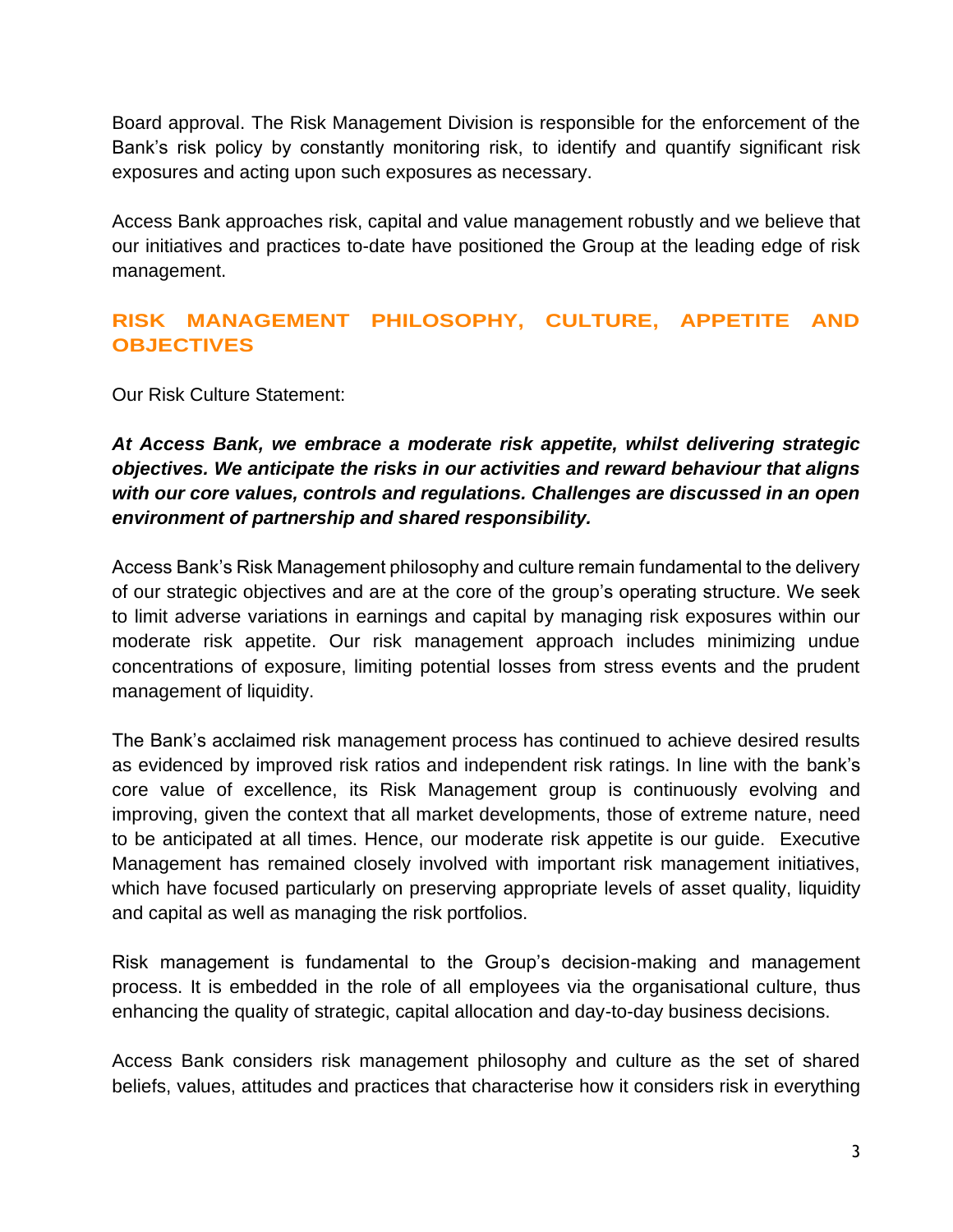it does, from strategy development and implementation to its day-to-day activities. In this regard, the Bank's risk management philosophy is that a moderate and guarded risk attitude ensures sustainable growth in shareholder value and reputation.

The Bank believes that enterprise risk management provides superior capabilities to identify and assess the full spectrum of risks and enables staff at all levels to better understand and manage risks. This ensures that:

- Risk acceptance is done in a responsible manner;
- The Executives and the Board of the Bank have adequate risk management support;
- Uncertain outcomes are better anticipated;
- Accountability is strengthened; and
- Stewardship is enhanced.

The Bank identifies the following attributes as guiding principles for its risk culture.

- a) Management and staff:
	- Consider all forms of risk in decision-making;
	- Create and evaluate business-unit and Bank-wide risk profiles to consider what is best for their individual business units/department and what is best for the bank as a whole;
	- Adopt a portfolio view of risk in addition to understanding individual risk elements;
	- Retain ownership and accountability for risk and risk management at the business unit or other points of influence level;
	- Participate in Risk Appreciation Programme to promote risk awareness and serve as a corrective measure for behaviours not aligned with the Bank's moderate risk appetite.
	- Accept that enterprise-wide risk management is mandatory and not optional;
	- Strive to achieve best practices in enterprise-wide risk management;
	- Document and report all significant risks and enterprise-wide risk management deficiencies;
	- Adopt a holistic and integrated approach to risk management and bring all risks together under one or a limited number of oversight functions;
	- Empower risk officers to perform their duties professionally and independently without undue interference;
	- Ensure a clearly defined risk management governance structure;
	- Ensure clear segregation of duties between market facing business units and risk management/control functions;
	- Strive to maintain a conservative balance between risk and profit considerations; and
	- Continue to demonstrate appropriate standards of behaviour in the development of strategy and pursuit of objectives.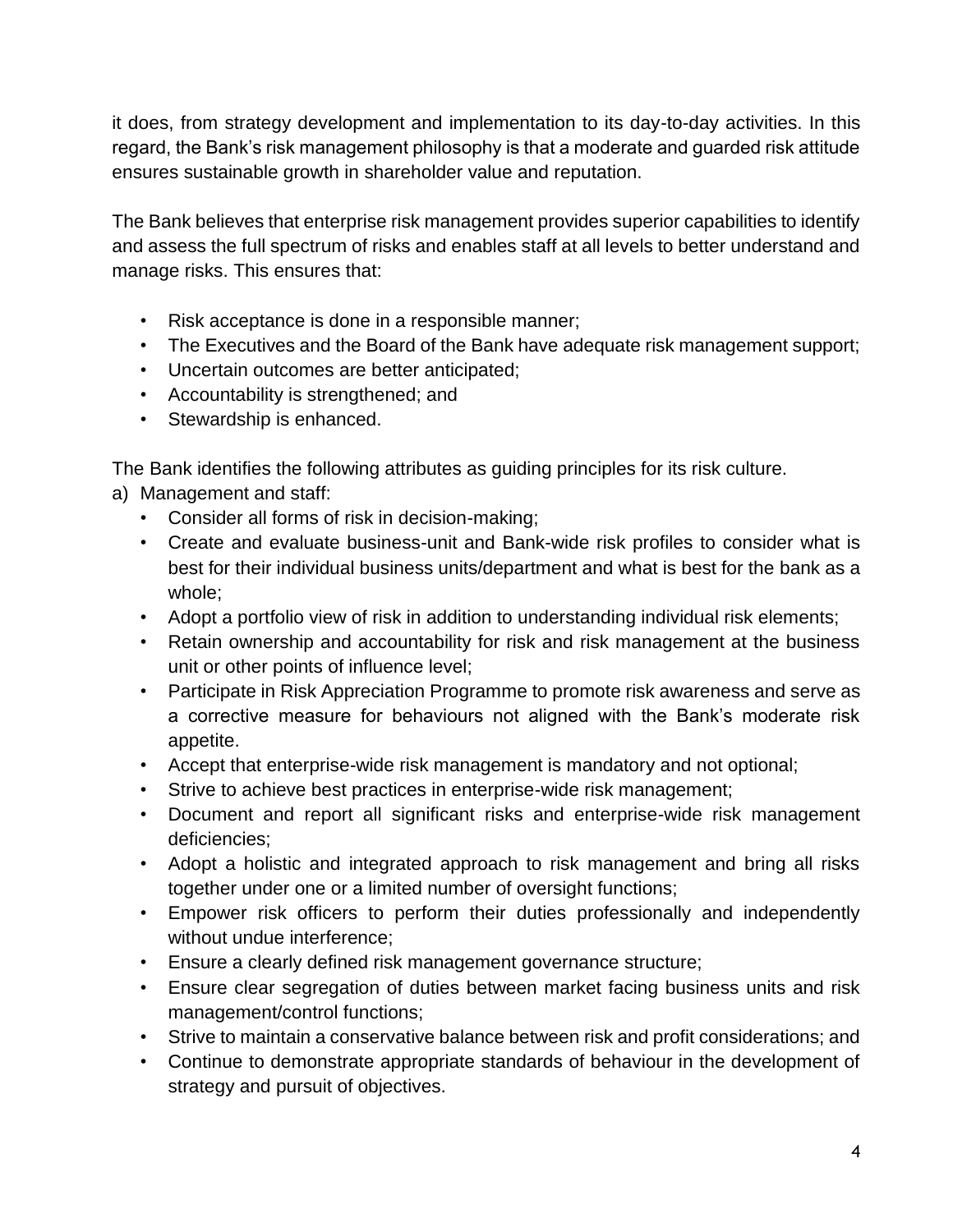- b) Risk officers' partner with other stakeholders within and outside the Bank and are guided in the exercise of their powers by a deep sense of responsibility, professionalism and respect for other parties.
- c) The Bank partners with its customers to improve their attitude to risk management and encourage them to build corporate governance culture into their business management
- d) Risk management is governed by well-defined policies, which are clearly communicated across the Bank.
- e) Equal attention is paid to both quantifiable and non-quantifiable risks.
- f) The Bank avoids products and businesses it does not understand.

### **GROUP RISK OVERSIGHT APPROACH**

Managing risk is a fundamental part of banking. Access Bank manages risk as part of a long-term strategy of resilience. The risk management function is embedded in all levels of Access Bank's organisation and is part of the daily business activities and strategic planning to have a sustainable competitive advantage.

To achieve its risk management objectives, the bank relies on a risk management framework that comprises risk policies and procedures formulated for the assessment, measurement, monitoring and reporting of risks including limits set to manage the exposure to quantifiable risks. The Bank recognises that effective risk management is based on a sound risk culture, which is characterised, amongst others, by a high level of awareness concerning risk and risk management in the organisation.

Our risk governance framework, of which risk appetite framework is a significant element, ensures the appropriate oversight of and accountability for the effective management of risk. Our oversight starts with the strategy setting and business planning process. These plans help us articulate our appetite for risk, which is then set as risk appetite limits for each business unit to work within.

We actively promote a strong risk culture where employees are encouraged to take accountability for identifying and escalating risks.

Expectations on risk culture are regularly communicated by senior management, reinforced through policies and training, and considered in the performance assessment and compensation processes.

The Executive Director for Risk Management coordinates the process of monitoring and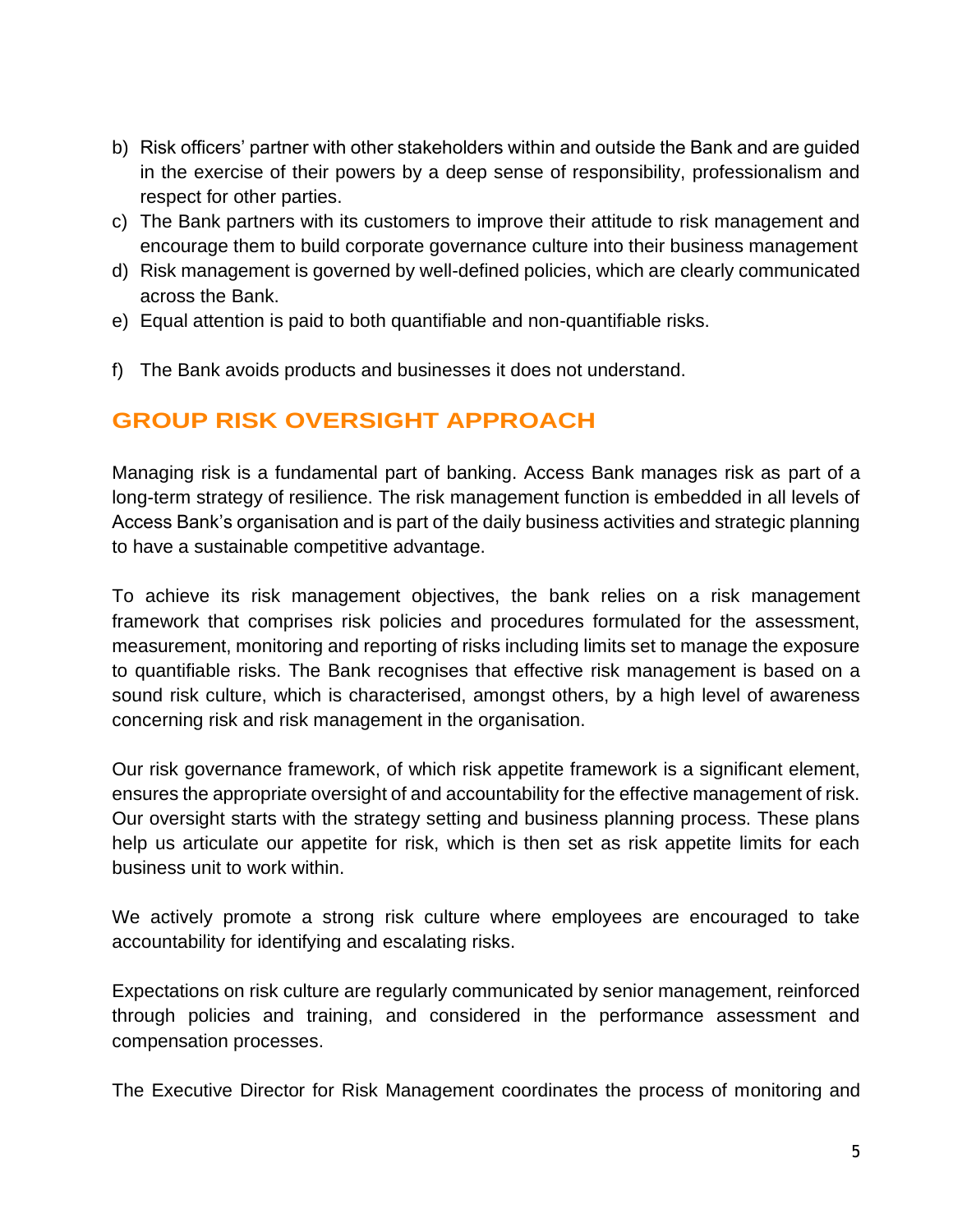reporting risks across the Bank.

Internal Audit has the responsibility of auditing the risk management and control function to ensure that all units charged with risk management perform their roles effectively on a continuous basis. Audit also tests the adequacy of internal control and makes appropriate recommendations where necessary.

### **STRATEGY AND BUSINESS PLANNING**

Our risk management function is aligned with our strategy of building the gateway to a sustainable Africa. Consistent with the objective of delivering long-term sustainable value for our stakeholders, we continue to pursue a prudent risk policy, bringing balance and focus to our activities.

Underpinning that ambition is the delivery of excellent customer service through all of our business segments. Our business model and strategy are built on capturing the opportunities inherent in our business by developing deep relationships with clients in the markets and communities we serve. Each business function proactively identifies and assesses its operational risks and the controls put in place to manage those risks.

The Bank has multiple initiatives underway to improve infrastructure for risk management, data quality, stress testing and reporting.

Our integrated Governance, Risk and Compliance (GRC) system was launched during the year as a tool for the Credit Risk, Compliance, Operational Risk and Audit functions to sharpen risk management oversight of the Bank's businesses across the markets in which we operate. The integration of key activities and synchronization of information enhances our decision-making process across these functions. This in turn improves our business agility and competitive advantage which allows us to offer differentiated products to our customers across all touchpoints.

We continue to focus on early identification of emerging risks so that we can manage any areas of weakness on a proactive basis.

### **RISK APPETITE**

Taking all relevant risks and stakeholders into consideration, Access Bank's risk appetite, which is approved by the Board of Directors, expresses the aggregate level of risk that we are willing to assume in the context of achieving our strategic objectives.

Risk appetite is derived using both quantitative and qualitative criteria. Risk appetite in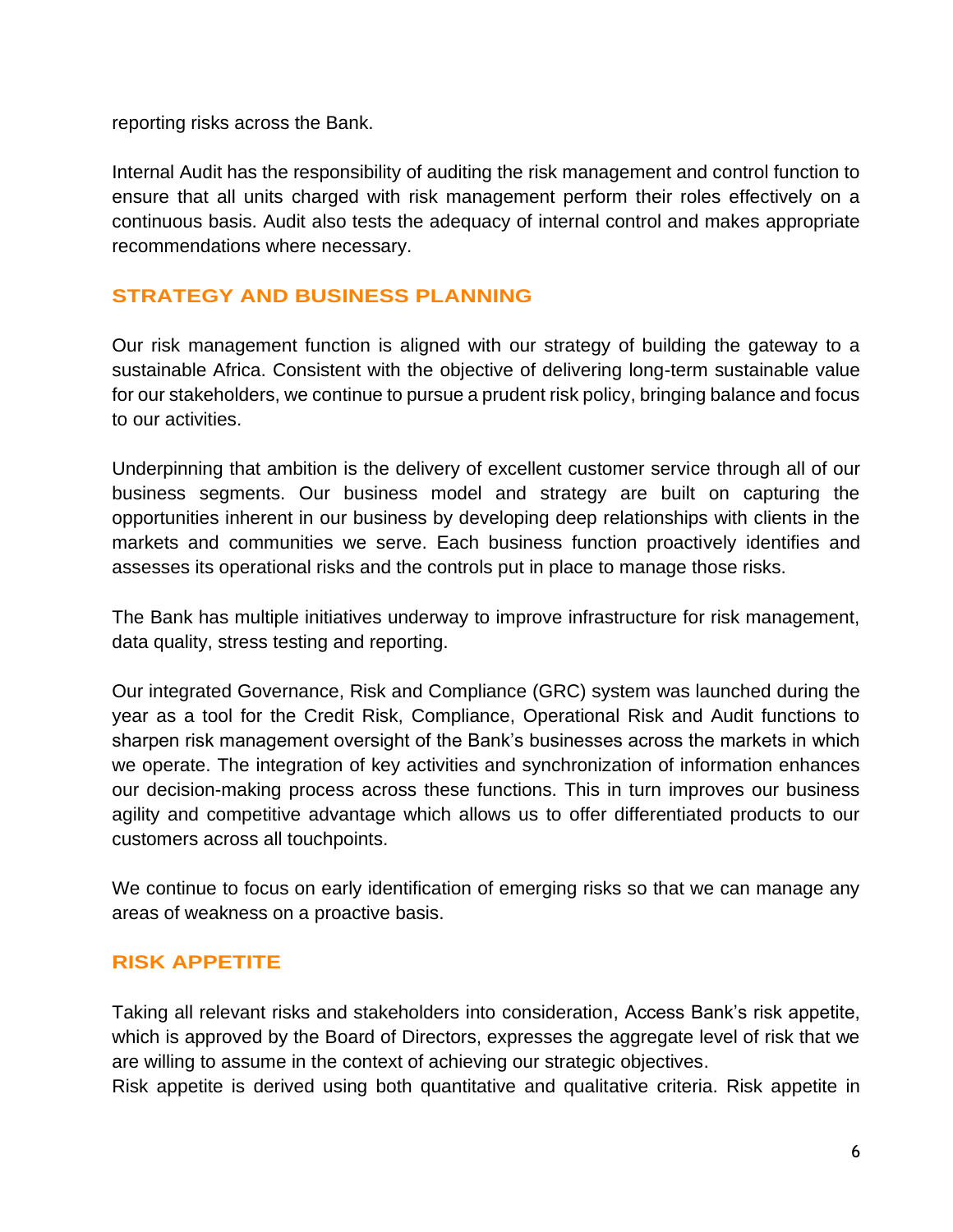relation to the major risks to which the Bank is exposed is regulated by limits and thresholds. These metrics aid in reaching our financial targets and guiding the Bank's profitability profile. In accordance with the bank's risk appetite, we are strongly committed to maintaining a moderate risk profile. The risk profile is managed based on an integrated risk management framework. In this framework, all types of risks are identified to provide one integrated view on the risk profile for the Bank as a whole.

### **RISK MANAGEMENT OBJECTIVES**

The broad risk management objectives of the Bank are:

- To identify and manage existing and new risks in a planned and coordinated manner with minimal disruption and cost;
- To protect against unforeseen losses and ensure stability of earnings;
- To maximize earnings potential and opportunities;
- To maximize share price and stakeholder protection;
- To enhance credit ratings, depositor, analyst, investor and regulator perception; and
- To develop a risk culture that encourages all staff to identify risks and associated opportunities as well as to respond to them with cost effective actions.

### **SCOPE OF RISKS**

Within its risk management framework, Access Bank identifies the following key risk categories:

- Credit risk
- Risk analytics
- Operational risk
- Market and liquidity risk
- Legal and compliance risk
- Strategic risk
- Information and Cyber Security risk
- Environmental and Social risk
- Reputational risk
- Strategic risk

These risks and the framework for their management are detailed in the enterprise-wide risk management framework.

### **THE BOARD AND MANAGEMENT COMMITTEES**

The Board has ultimate responsibility for the Bank's risk organisation and for ensuring satisfactory internal control. It carries out its oversight function through its standing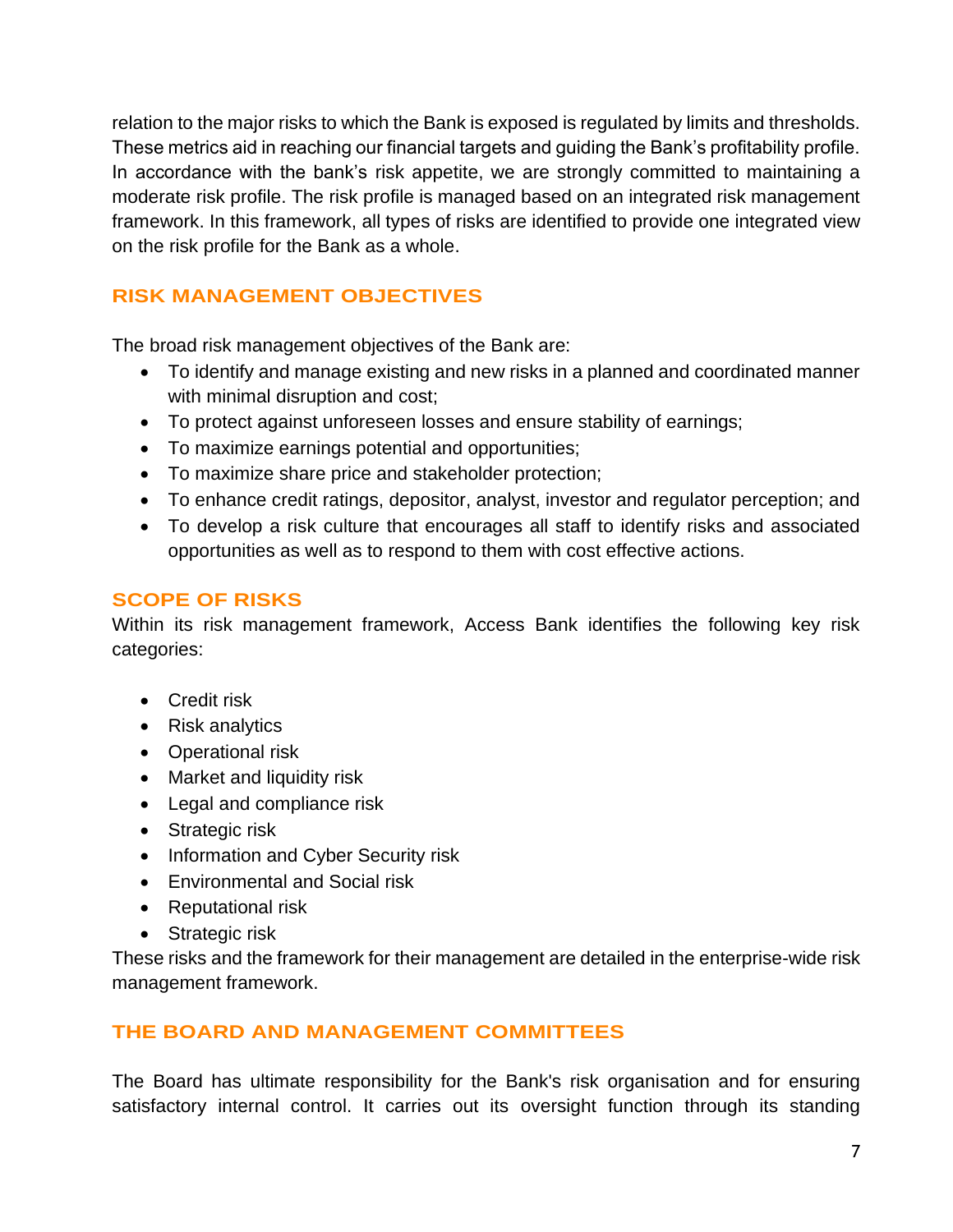committees. Each has a charter that clearly defines its purpose, composition, structure, frequency of meetings, duties, tenure, and reporting lines to the Board.

In line with best practice, the Chairman of the Board does not sit on any of the Committees. The Board has seven standing committees: The Board Risk Management Committee, the Board Audit Committee, the Board Governance, Nomination and Remuneration Committee, the Board Human Resources and Sustainability Committee, the Board Credit and Finance Committee, Board Digital and Information Technology Committee and Board Technical Committee on Retail Expansion.

The management committees which exist in the Bank include: The Executive Committee (EXCO), Enterprise Risk Management Committee (ERMC), Management Credit Committee (MCC), Group Asset & Liability Committee (Group ALCO), Digital Steering Committee (DSC), Information Security Council (ISC) and Operational Risk Management Committee (ORMC).

Without prejudice to the roles of these committees, the full Board retains ultimate responsibility for risk management.

# **COMPLIANCE RISK MANAGEMENT**

The Bank's compliance function organizes and sets priorities for the management of its compliance risk in a way that is consistent with risk management strategy and structures.

The compliance function recently had its Compliance Maturity Assessment done by Messrs. PWC by benchmarking against ISO 19600 principles. The integrated compliance function working closely with Internal Audit, Risk Management and Operational Risk to achieve risk convergence provided backbone for integrated assurance and higher visibility of risk management and control consciousness across the Group.

The compliance function has continued to redefine and fine-tune its approach and continued to improve on its advisory role with intense focus on regulatory intelligence gathering, Compliance monitoring, Compliance testing and closer cooperation with business units within the Bank. The Group on the other hand acts as a contact point for compliance inquiries from staff members and recently introduced the Business Unit Compliance Officers to strengthen and deepen the cooperation with first line of defense and the implantation of Quality Assurance in all applicable Groups within the bank

We enhanced the monitoring to online real time to catch up with the current digital banking environment. We receive alerts of transactions on a risk-based approach by focusing on the high-risk areas thereby spotting non-conformities on time and have also improved our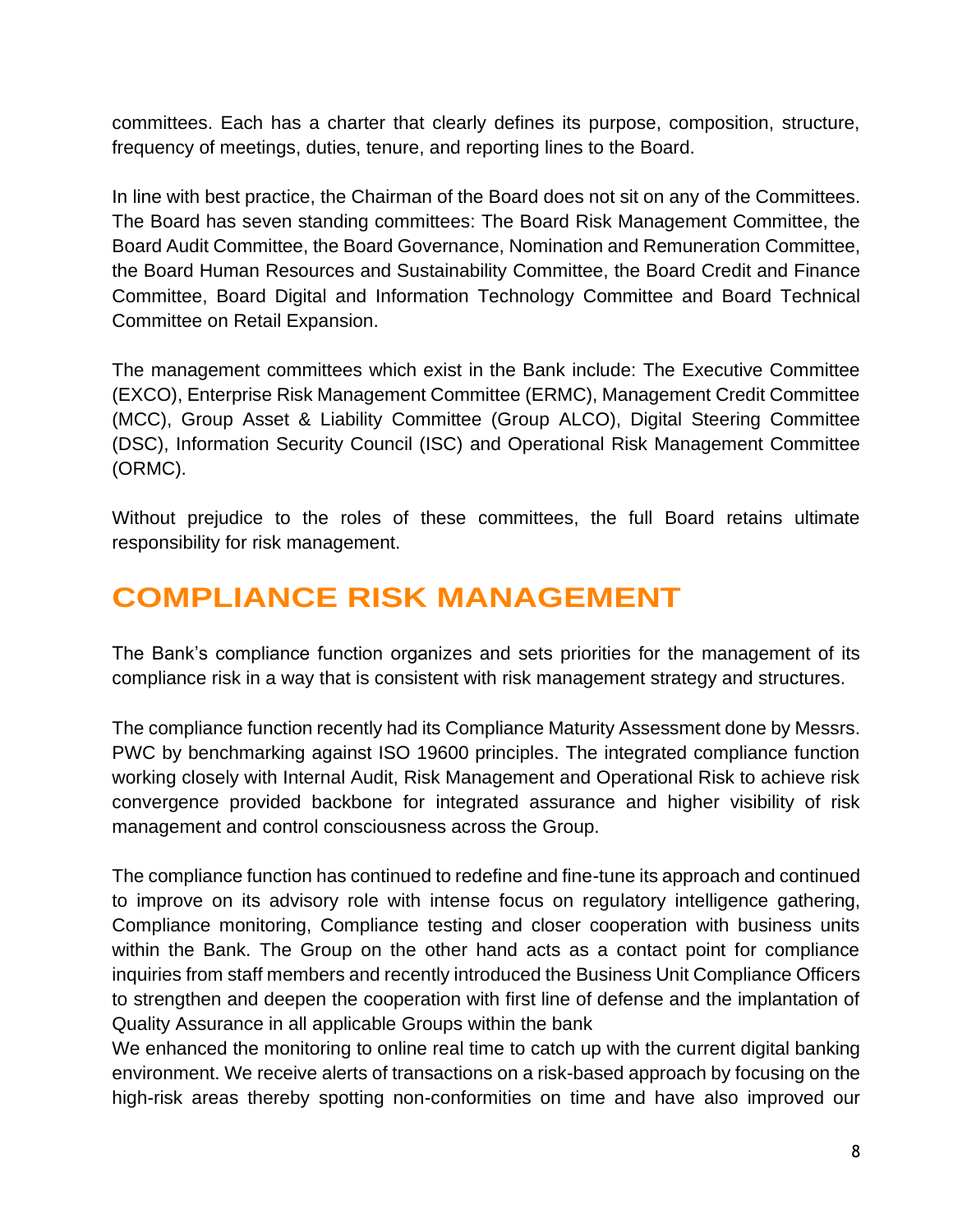Compliance management standard.

### **MEASUREMENT, MONITORING AND MANAGEMENT OF COMPLIANCE RISK**

In Access Bank, compliance risk is continually:

- Measured by reference to identified metrics, incident assessments (whether affecting Access Bank or the wider industry), regulatory feedback, Compliance Testing and the judgment of our external assessors as it relates to AML/CFT and other compliance vulnerabilities;
- Monitored against our compliance risk assessments and metrics, the results of the continuous monitoring and reporting activities of the compliance function and the results of internal and external audits and regulatory inspections; and
- Managed by establishing and communicating appropriate policies and procedures, training employees on them, and monitoring activity to assure their observance.

The Bank continues to recognize its accountability to all its stakeholders under the legal and regulatory requirements applicable to its business. The Conduct and Compliance function, including all staff of Access Bank Plc and its subsidiaries are committed to high standards of integrity and fair dealing in the conduct of business. The Bank's compliance risk management philosophy is deepened by the effective convergence of risk management through the 'Three Lines of Defence' model.

Effective Compliance Risk Management in Access Bank and its subsidiaries will continuously be coordinated in the following manner:

• Where a business unit is subject to regulatory requirements, it will comply with those requirements. The business unit will further establish and maintain systems of internal control to monitor and report the extent of compliance with those requirements with the support of the Conduct & Compliance function.

In the absence of regulatory requirements for all or part of a business unit, certain minimum standards of conduct is established and maintained by that business unit to the extent required as determined by the management of that business unit and in line with global best compliance practice.

# **OPERATIONAL RISK MANAGEMENT**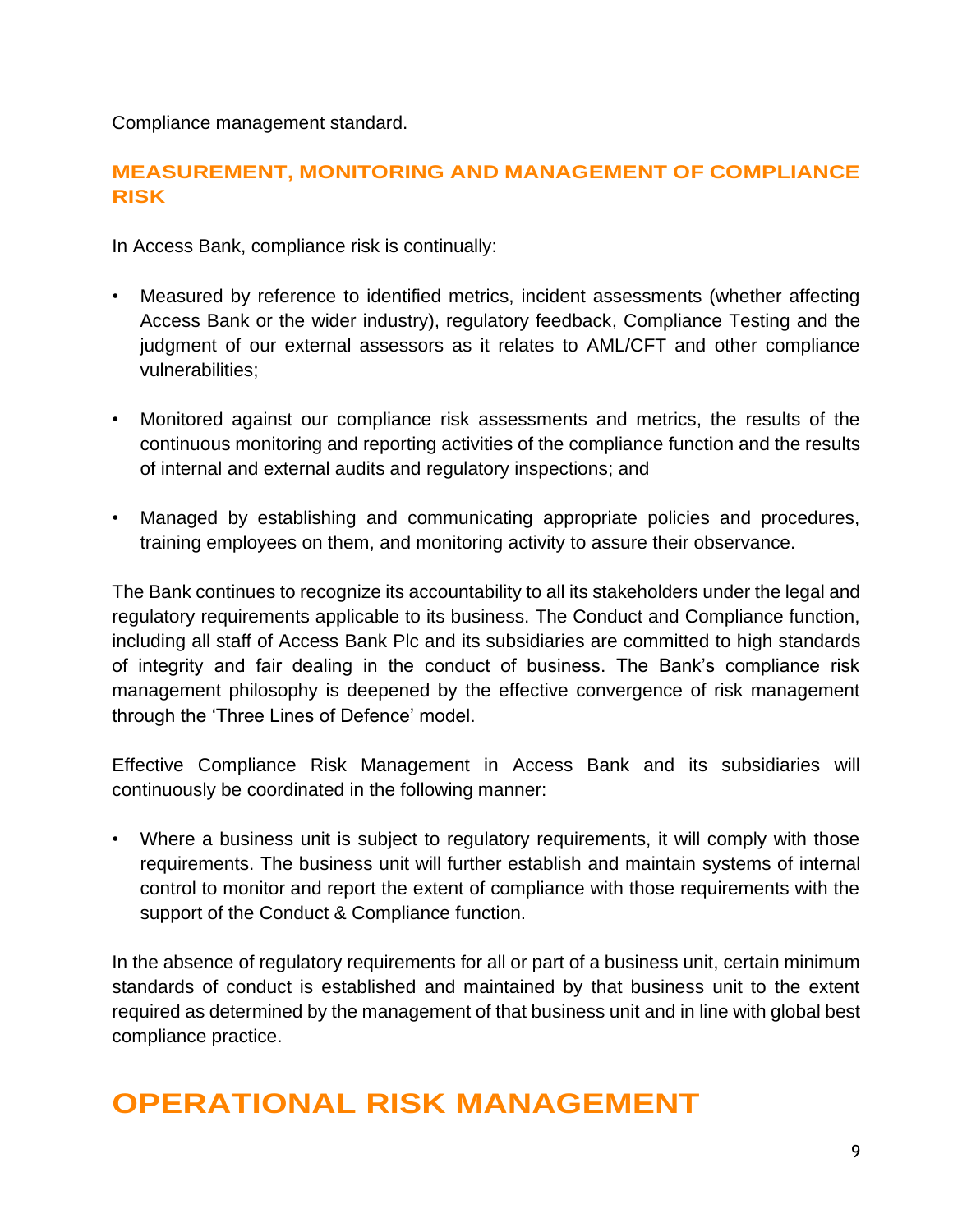Operational risk is the risk of loss resulting from inadequate or failed internal processes, people, or systems, or from external events. Our definition of operational risk excludes regulatory risks, strategic risks and potential losses related solely to judgments about taking credit, market, interest rate, liquidity, or insurance risks.

It also includes the reputation and franchise risk associated with business practices or market conduct in which the Bank is involved. Operational risk is inherent in Access Bank's global business activities and, as with other risk types, is managed through an overall framework designed to balance strong corporate oversight with well-defined independent risk management.

This framework includes:

- Recognised ownership of the risk by the businesses;
- Oversight by independent risk management; and
- Independent review by Corporate Audit.

We seek to minimise exposure to operational risk, subject to cost trade-offs. Operational risk exposures are managed through a consistent set of management processes that drive risk identification, assessment, control and monitoring. Our operational risk strategy seeks to minimise the impact that operational risk can have on shareholders' value. The Bank's strategy is to:

- Reduce the likelihood of occurrence of expected events and related cost by managing the risk factors and implementing loss prevention or reduction techniques to reduce variation to earnings;
- Minimise the impact of unexpected and catastrophic events and related costs through risk financing strategies that would support the Bank's long-term growth, cash flow management and balance sheet protection;
- Eliminate bureaucracy, improve productivity, optimise capital requirements and improve overall performance through the institution of well designed and implemented internal controls.

In order to create and promote a culture that emphasizes effective operational management and adherence to operating controls, there are three distinct levels of operational risk governance structure in Access Bank Plc.

Level 1 refers to the oversight function carried out by the Board of Directors, Board Risk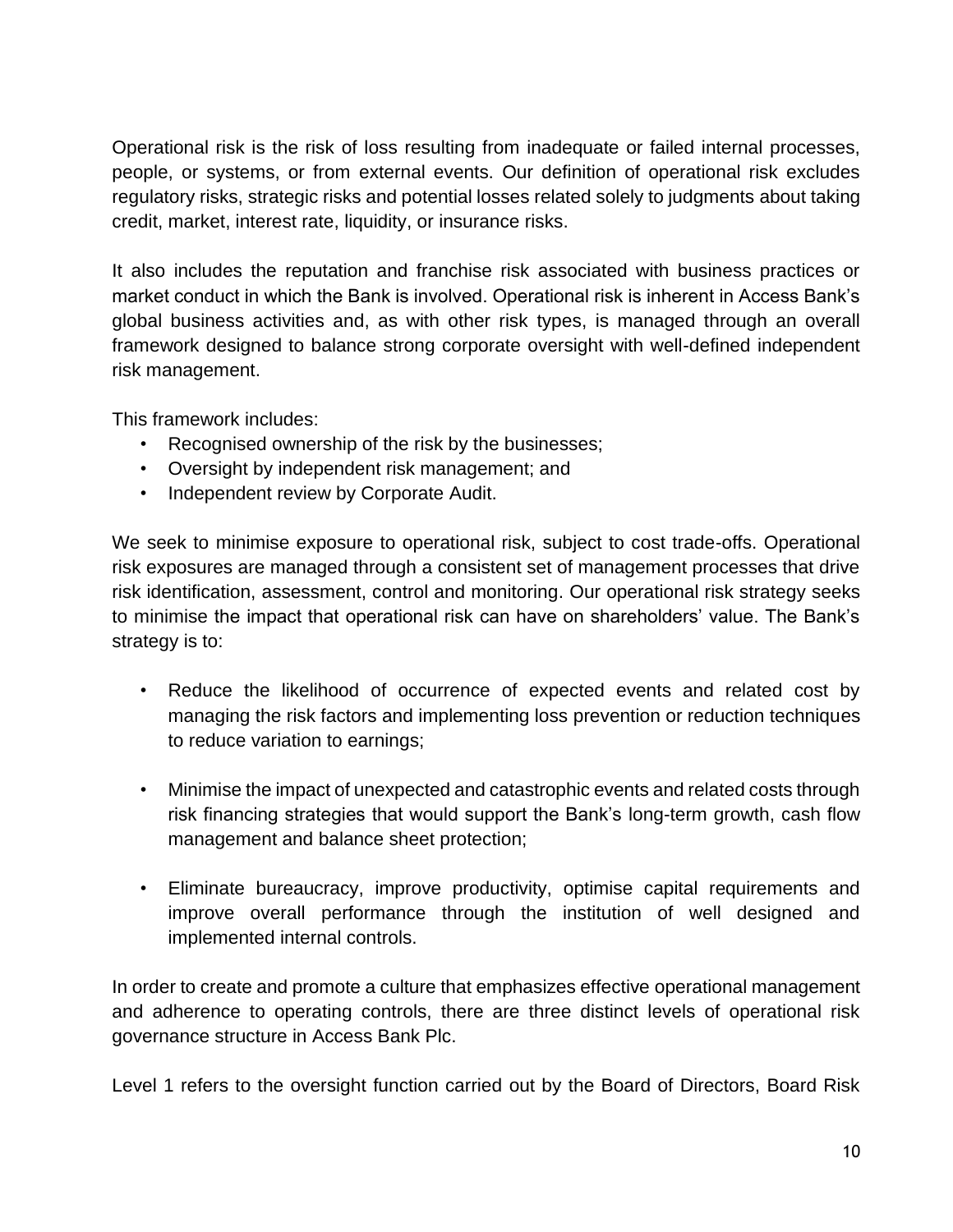Management Committee and the Executive Management. Responsibilities at this level include ensuring effective management of operational risk and adherence to the approved operational risk policies.

Level 2 refers to the management function carried out by operational risk management group. It has direct responsibility for formulating and implementing the Bank's operational risk management framework including methodologies, policies and procedures approved by the Board.

Level 3 refers to the operational function carried out by all business units and support functions in the Bank. These units/functions are fully responsible and accountable for the management of operational risk in their units. They work in liaison with operational risk management to define and review controls to mitigate identified risks. Internal Audit provides independent assessment and evaluation of the Bank's operational risk management framework. This periodic confirmation of the existence and utilisation of controls in compliance with approved policies and procedures, provides assurance as to the effectiveness of the Bank's operational risk management framework. Some of the tools being used to assess, measure and monitor operational risks in the Bank include; a loss database of operational risk events; an effective risk and control self-assessment process that helps to analyse business activities and identify operational risks that could affect the achievement of business objectives; and key risk indicators which are used to monitor operational risks on an ongoing basis.

### **ALLOCATING CAPITAL TO BUSINESS UNITS**

An allocation methodology is applied for allocating capital to business units. For each business unit, the allocation takes into consideration not only the size of the business unit, but also measures the business unit's control environment, namely; open audit findings, RCSA results, and loss experience. This translates to a risk-sensitive allocation with the opportunity afforded to business units to identify actions to positively impact on their respective allocated operational risk capital.

### **INSURANCE MITIGATION**

Insurance policies are used to mitigate operational risks. These policies are current and remain applicable in the Group operating environment. Insurance coverage is purchased at Group or cluster level to discharge statutory and regulatory duties, or to meet counterparty commitments and stakeholder expectations. The primary insurance policies managed by the Group are:

o Comprehensive crime and electronic crime;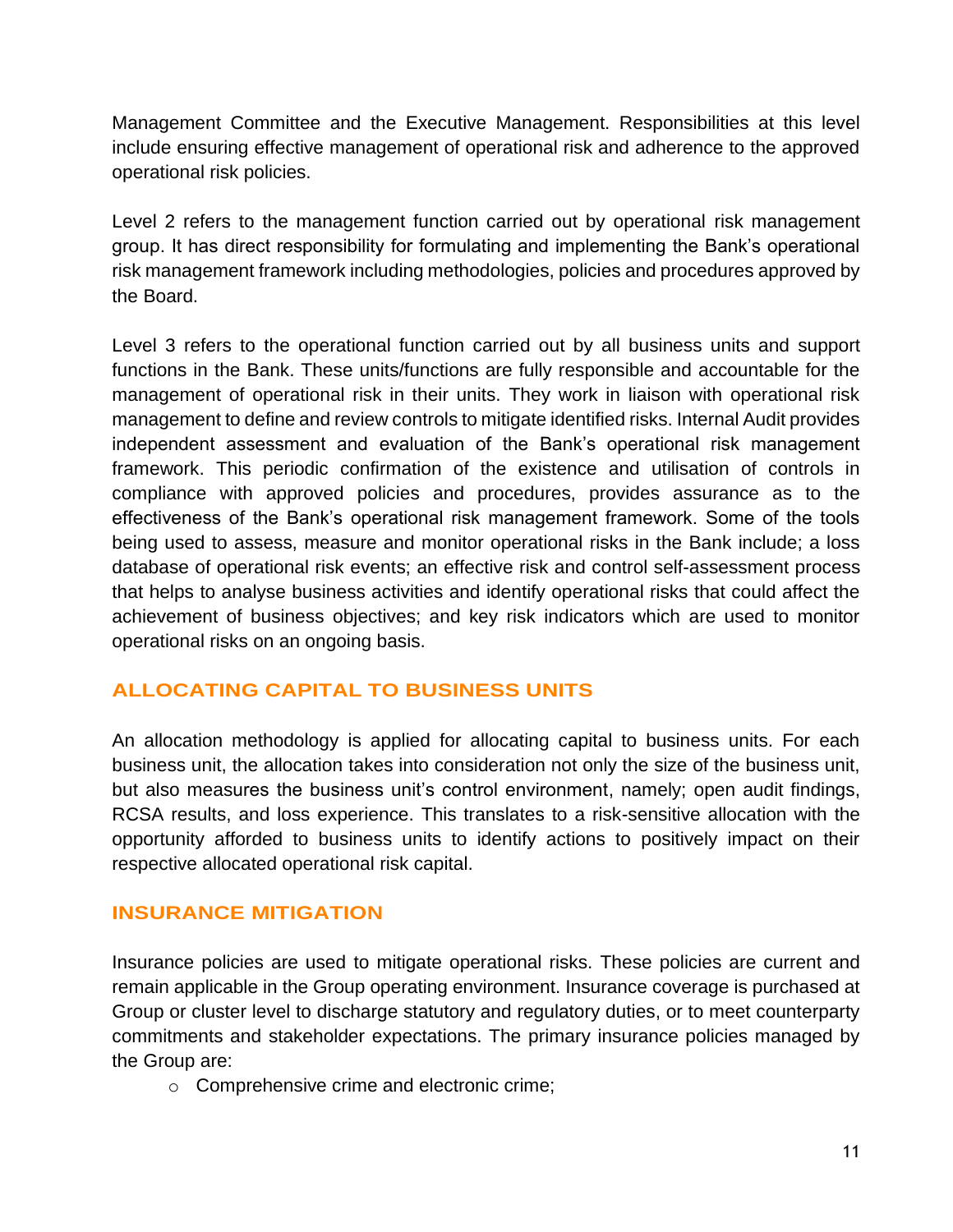- o Directors' and officers' liability; and
- o Professional indemnity.

### **BUSINESS CONTINUITY**

The Bank's Business Continuity Management ('BCM') practices are governed by a robust BCM framework that clearly identifies critical assets and the vulnerabilities that those assets are subject to. At the strategic level, The Incident Management Team provides leadership and strategic direction during crisis, the team had primary responsibility for the command, control, assessment, communication and co-ordination of the stages of crisis response. They are authorized to act in the best interest of the Bank to prevent or minimize the impact of any disruptive event on the Bank.

Following the outbreak of COVID-19 pandemic, the Incident Management Team (IMT) activated the Bank's Business Continuity Plan (BCP) to protect the employees, customers, locations and service Infrastructure while providing critical services.

Some of the business continuity actions taken by the bank in response to the global covid-19 pandemic include: Staff and customer awareness, Adequate provision of hygiene care kits in all locations (Hand sanitizers, face masks, thermometers, gloves ,Daily Incident Management Team meetings, monitoring of critical services availability, travel restrictions, use of split teams arrangement and alternate locations, Occupancy ceiling for on premises occupancy, Staff working from home, practice of social distancing and use of online and virtual collaborations for meetings.

# **CYBERSECURITY RISK MANAGEMENT**

In response to the increased cyber security threat to businesses globally, we have a Cyber Security Framework and adopted an in-depth layered approach to cover Cyber security practices, information security processes and infrastructure which includes: Cyber Security Governance, Operations, and Infrastructure across the enterprise.

The year 2020 has been unusual in many ways due to the Corona Virus Pandemic. IT and Cybersecurity has not been spared and this has left many organizations scampering to safety. Access Bank, like other Global institutions, was forced to embrace new practices such as social distancing and remote working. As expected, cyber criminals worldwide have capitalized on the health crisis and it is no surprise that the main targets are financial institutions, their customers/clients.

Access Bank, coming off the merger with defunct Diamond Bank, while expanding its reach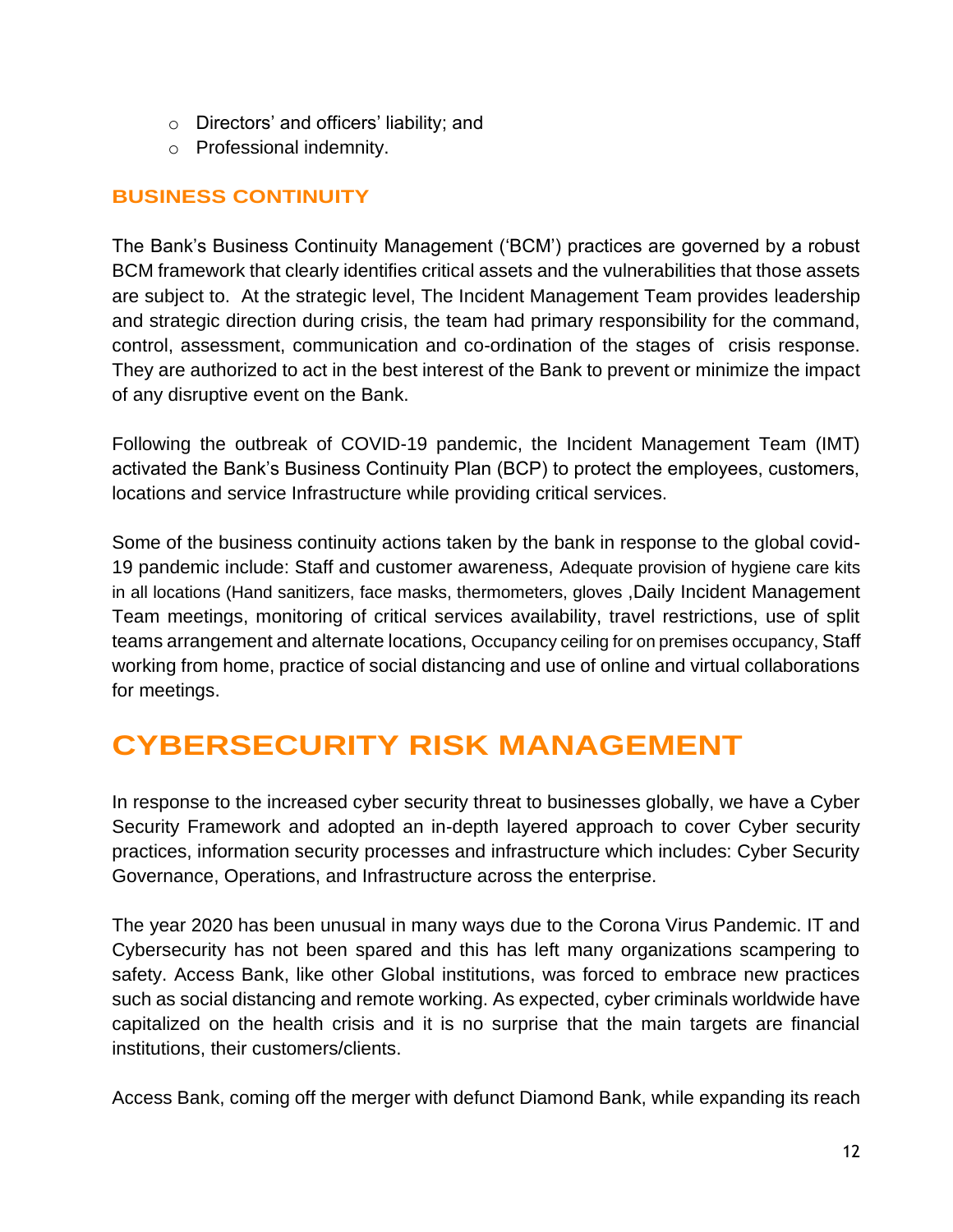to more countries on the Continent will no doubt be an easy target for cyber criminals. We are aware of our position as the number one retail Bank in Nigeria with an ever-growing digital platforms portfolio, hence we cannot afford to let our guards down.

We have a holistic view of all the major risks facing the Bank and we remain vigilant regarding both known and emerging global risks. We also ensure that we are strong enough to withstand any exogenous shocks by putting in place a 24/7 monitoring and external intelligence of the Bank's information and technology assets.

The continuous advancement and innovations in technology and the endless need to improve services have made digital banking a direction that the Bank must tap into with adequate mitigating approach to handle the inherent risks involved in the business. In response to the digitization needs, we have a Digital Banking Framework that enables the Bank at maintaining an overall risk appetite of "moderate risk" while adopting digitization processes in meeting the needs of our customers.

# **STRATEGIC RISK MANAGEMENT**

In Access Bank, we define Strategic Risk Management as the process for identifying, assessing and managing risks and uncertainties affected by internal and external events or scenarios that could inhibit the Bank's ability to achieve its strategy and strategic objectives with the ultimate goal of creating and protecting shareholder and stakeholder value. It is a primary component and necessary foundation of our Enterprise Risk Management.

Strategic risk management, therefore, is defined as current or prospective risk to earnings and capital arising from adverse business decisions, improper implementation of decisions or lack of responsiveness to changes in the business environment. It can also be defined as the risk associated with future business plans and strategies, including plans for entering new business lines, expanding existing services through mergers and acquisitions, and enhancing infrastructure.

The following principles govern the Bank's strategic risk management:

The Board and Senior Management are responsible for Strategic Risk Management and oversee the effective functioning of the strategic risk management framework.

The functional units (i.e. the units which carry out business or operational functions) assist the Board and Senior management in formulating and implementing strategies, providing input to the strategic planning and management processes; and as well as implementing the strategic risk management framework.

The strategic risk management function supports the Board and senior management in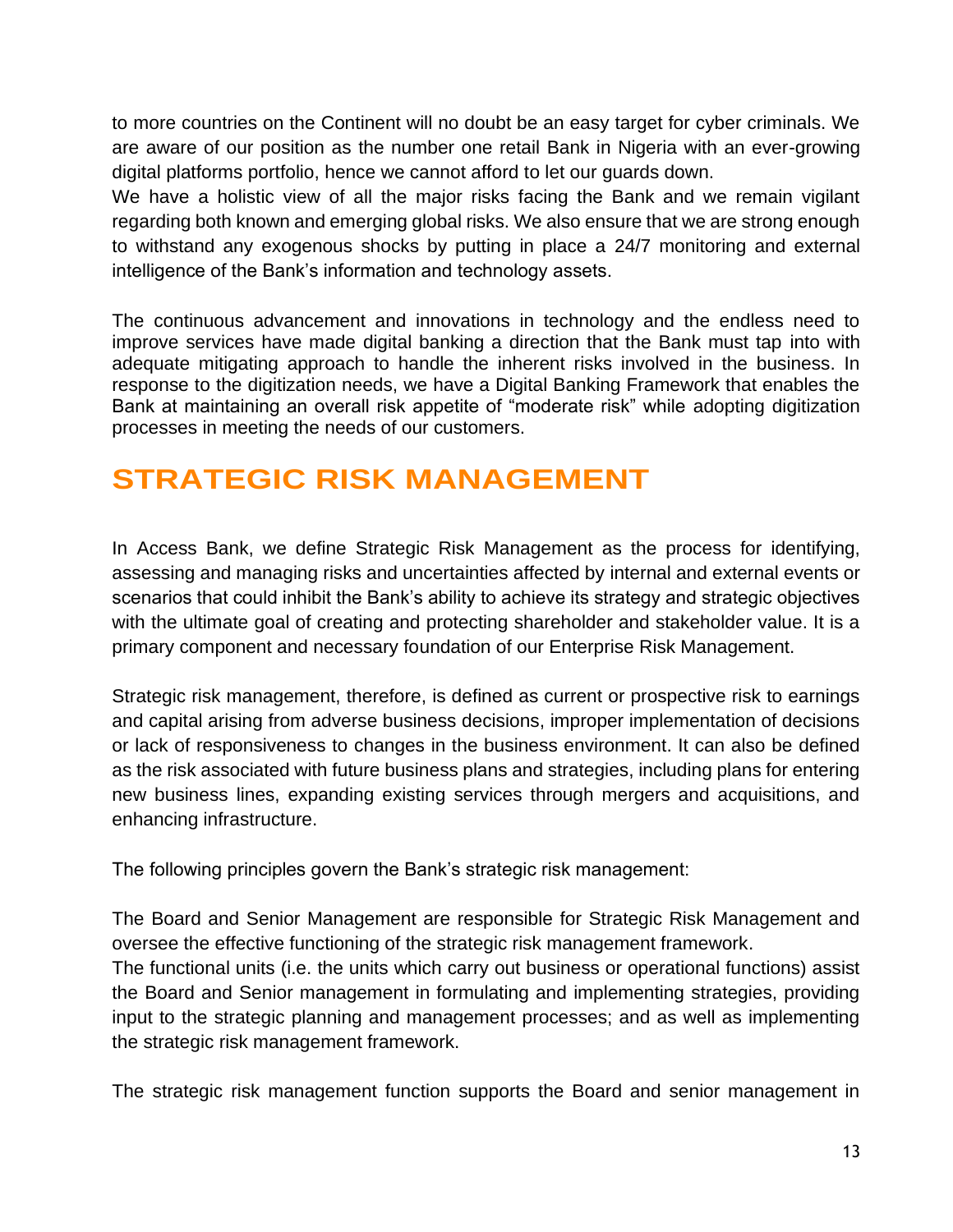managing strategic risks and other related processes in the Bank.

The measures and controls it has put in place include the following:

- Strategic plans are approved and monitored by the Board.
- Regular environmental scan, business strategy session and workshops are set up to discuss business decisions and exposure to strategic risk triggers.
- Close monitoring to ensure that strategic plans are properly aligned with the business model,
- Regular performance review by Executive Management and business plans are approved by the Board.

The Bank also maintains a well-defined succession plan, proper monitoring and well-defined structures to align its activities to international best practices.

# **REPUTATIONAL RISK MANAGEMENT**

Reputational risk arises when the Bank's reputation is damaged by one or more reputational events from negative publicity about the organisation's business practices, conduct or financial condition. The Bank's Strategic and Reputational Risk Management is mandated to protect the Bank from potential threats to its reputation. The team continuously uses proactive means in minimizing the effects of reputational events, thereby averting the likelihood of major reputational crises with the view of ultimately ensuring the survival of the organisation. The Bank has put in place a framework to properly articulate, analyze and manage reputational risk factors.

Access Bank takes the management of reputational risks seriously because of its farreaching implications, which are buttressed by the fact that the Bank operates under:

- A highly regulated financial services industry with high visibility and vulnerability to regulatory actions that may adversely impact its reputation. (e.g. corporate governance crises);
- Keen competition and largely homogeneous products and services have led customers not to perceive significant differences between financial service providers; and
	- Given the financing nature of products and services they provide, banks are not only exposed to their own reputation, but also to the reputation of their clients.

With banks operating and competing in a global environment, risks emerging from a host of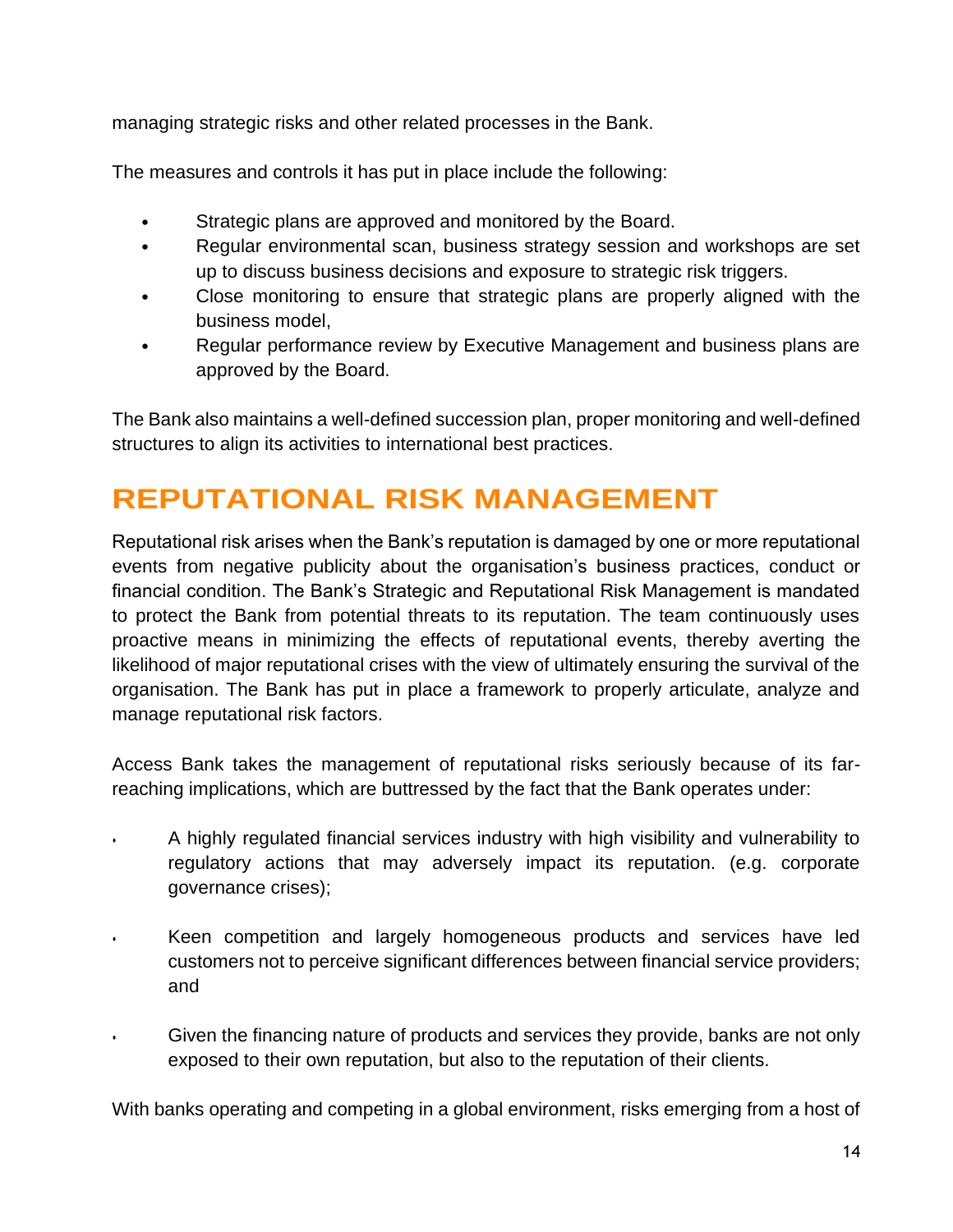different sources and locations is difficult to keep up with and to know how best to respond if they occur. The effects of the occurrence of a reputational risk event include but are not limited to the following:

- Loss of current or future customers;
- Loss of public confidence;
- Loss of employees leading to an increase in hiring costs, or staff downtime;
- Reduction in current or future business partners;
- Increased costs of capitalization via credit or equity markets;
- Regulatory sanctions;
- Increased costs due to government regulations, fines, or other penalties; and
- Loss of banking license.

The Group policy provides for the protection of the Group's reputation and should at all times take priority over all other activities, including revenue generation. Reputational risk will arise from the failure to effectively mitigate one or more of country, credit, liquidity, market, regulatory and operational risk. It may also arise from the failure to comply with social, environmental and ethical standards. All employees are responsible for day-to-day identification and management of reputational risk.

### **COMPILATION OF TRIGGER EVENTS**

To assist in the identification of key reputational risk events, triggers that would set off the risk drivers are compiled through workshops with participants from relevant business units. The following table illustrates some trigger events for relevant risk drivers.

| <b>Risk Drivers</b>                          | <b>Trigger Events</b>                                                                                                                                                                                                                                         |
|----------------------------------------------|---------------------------------------------------------------------------------------------------------------------------------------------------------------------------------------------------------------------------------------------------------------|
| Corporate<br>and<br>governance<br>leadership | Corporate frauds and scandals;<br>Association with dishonest<br>and<br>disreputable characters as directors,<br>management<br>politically<br>Association with<br>exposed<br>persons<br>Incidence of shareholders conflict and<br><b>Board</b><br>Instability. |
| <b>Regulatory Compliance</b>                 | .Non - Compliance with laws and<br>regulation;<br>. Non-submission of Regulatory returns                                                                                                                                                                      |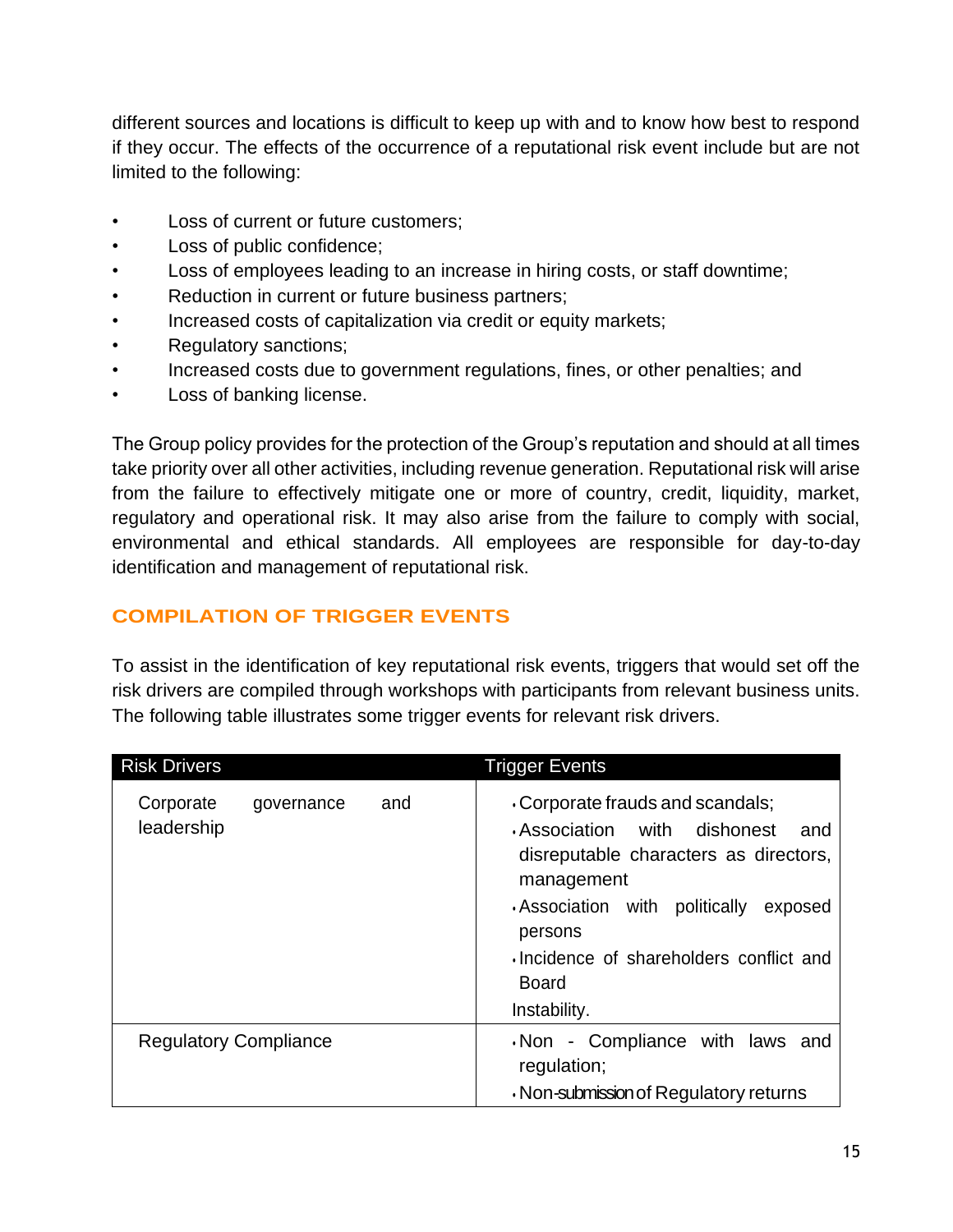| Delivering customer promise                                    | . Security Failure<br>.Shortfall in quality of service/fair<br>treatment;<br>. Bad behavior by employees                                                                                                                                                                                       |
|----------------------------------------------------------------|------------------------------------------------------------------------------------------------------------------------------------------------------------------------------------------------------------------------------------------------------------------------------------------------|
| Workplace talent and culture                                   | . Unfair employment practices<br>. Not addressing employee grievances<br>. Uncompetitive remuneration                                                                                                                                                                                          |
| Corporate social responsibility                                | Lack of<br>community<br>development<br>initiatives                                                                                                                                                                                                                                             |
| <b>Corporate Culture</b>                                       | Lack of appropriate culture to support<br>achievement<br>of<br>business<br>the<br>objective.<br>· Ineffective<br>risk<br>management<br>practices.<br>. Unethical behaviors on the part of<br>staff and management.<br>. Lack of appropriate structure for<br>employees to voice their concerns |
| <b>Risk</b><br>Management<br>and<br><b>Control Environment</b> | Deta Inadequate Risk Management and<br>Control environment<br>Continuous violations of existing<br>policies and procedures                                                                                                                                                                     |
| Financial<br>Soundness<br>and<br><b>Business viability</b>     | . Consistent poor financial performance<br>· Substantial losses from unsuccessful<br>Investment                                                                                                                                                                                                |
| <b>Crisis Management</b>                                       | · Inadequate response to a crisis or even<br>a minor incident                                                                                                                                                                                                                                  |

### **APPROACH TO MANAGING REPUTATION RISK EVENTS**

The Bank's approach to managing reputation events, including any relevant strategy and policies, is approved by the Board or its delegated committee and subject to periodic review and update by senior management to ensure that it remains appropriate over time. In addition, the approach is well documented and communicated to all relevant personnel.

### **POST REPUTATION EVENT REVIEWS**

After a reputation event, the post-event review is conducted by Internal Audit and Risk Management Division to identify any lessons learnt, or problems and weaknesses revealed,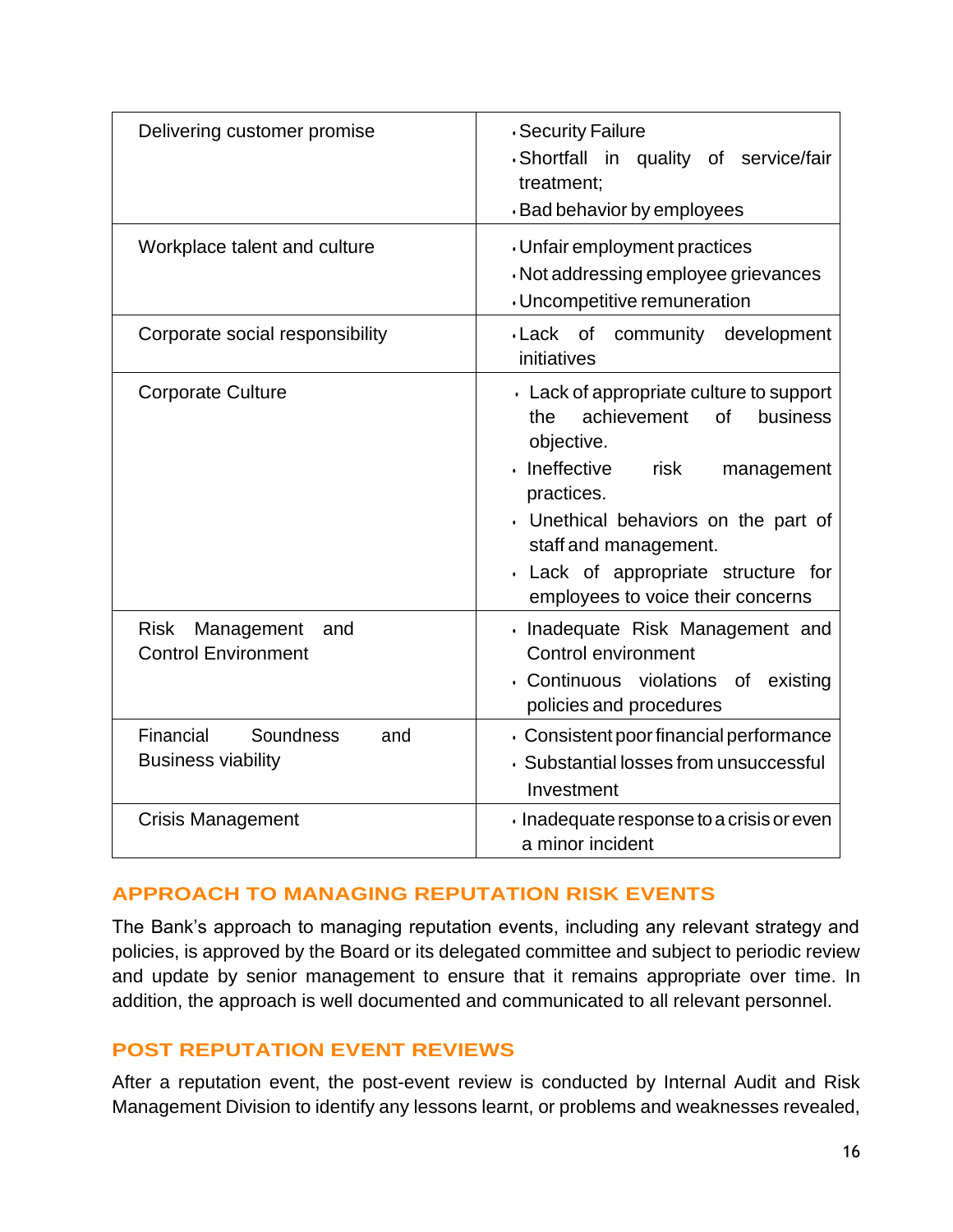from the event. Such reviews are useful for providing feedback and recommendations for enhancing the Bank's reputation risk management process and should at least be conducted on any major event affecting Access Bank. The Board and senior management are informed of the results of any such review conducted in order to take appropriate actions to improve their capacity to manage reputational risk.

# **CAPITAL RISK MANAGEMENT**

Capital risk is the risk of an erosion of the Bank's capital as a result of poor capital management.

### **Capital management objectives**:

The Group's capital management objectives are:

- To meet the capital ratios required by its regulators and the Group's Board;
- To maintain an adequate level of capital resources to cover the economic capital (EC) requirements;
- To generate enough capital to support asset growth;
- To generate optimal return on capital after adjusting for risk.
- To maintain an investment grade credit rating; and achieve a return above the cost of equity.

### **CAPITAL MANAGEMENT STRATEGY:**

The Group's capital management strategy is focused on maximizing shareholder value by optimizing the level and mix of capital resources. Decisions on the allocation of capital resources are based on several factors including return on economic capital (EC) and on regulatory capital (RC), and are part of the internal capital adequacy assessment process (ICAAP).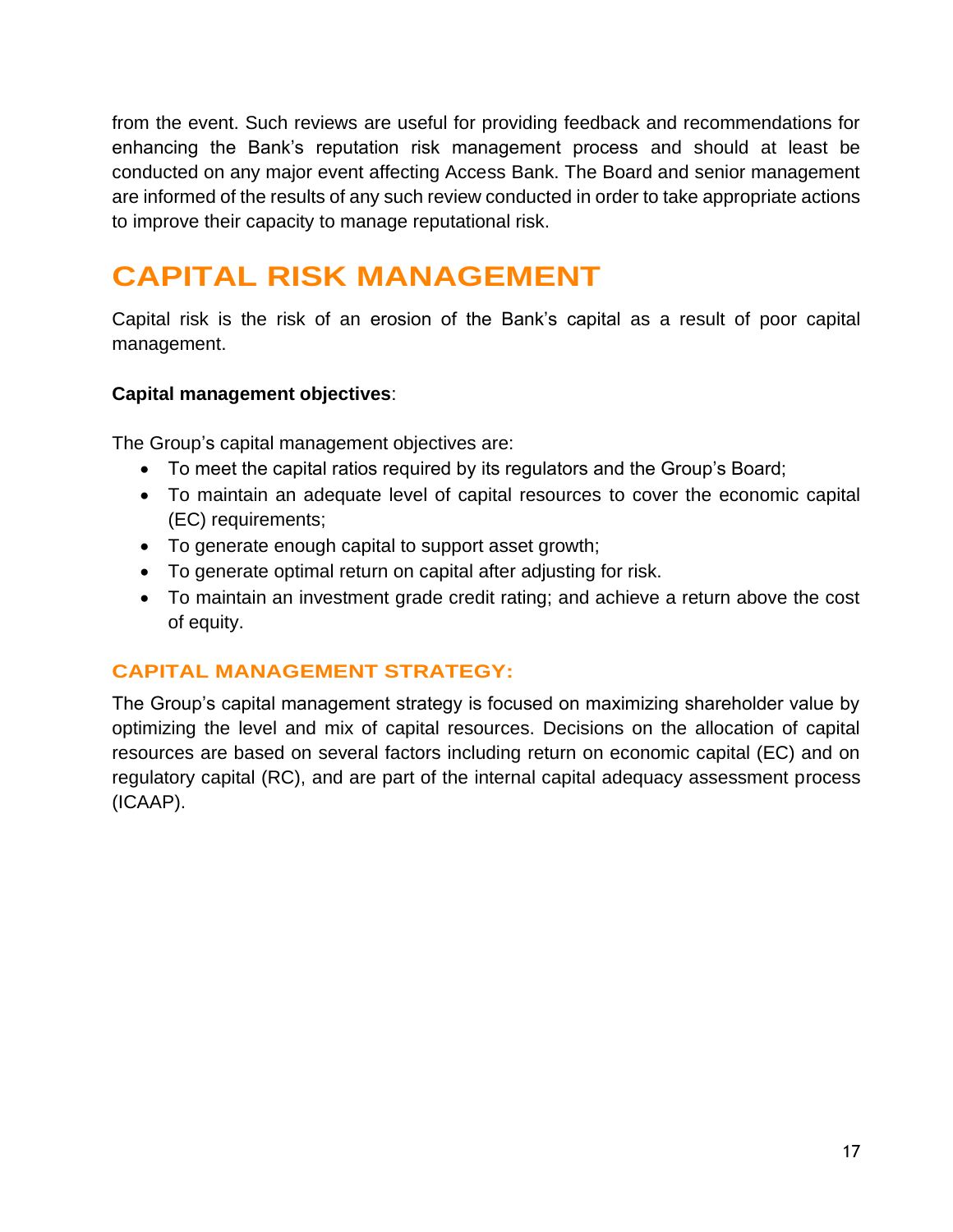### **Capital Management Process**



### **IMPORTANCE OF CAPITAL MANAGEMENT**

Capital management is critical to the Bank's survival. Hence, capital is managed as a Board level priority in the Group. The Board is responsible for assessing and approving the Group's capital management policy, capital target levels and capital strategy. A capital management framework provides effective capital planning, capital issuance, alignment to Basel accord, Economic Capital utilization and economic profit (EP) performance measurement criteria. In order to better integrate capital management with performance management, the Bank has developed a Risk Adjusted Return on Capital (RAROC) model. The diagram above illustrates the process the Group follows to ensure end-to-end integration of the Group's strategy, risk management and financial processes into the capital management process. The purpose is to ensure that capital consumption in the business divisions is planned for and reflected in their performance measurement, which in turn translates into management performance assessment, product pricing requirements and achievement of the overall strategy within the Group's risk appetite.

# **ENVIRONMENTAL AND SOCIAL RISK MANAGEMENT**

The Bank has long recognized the requirement to transition to a more structured and conscientious approach to environmental and social concerns, and the increasing role that shall play in the future direction of the institution. Fundamental changes to the way decisions are made across the bank coupled with Executive Management support to underpin this development has been crucial. Appreciating and recognizing the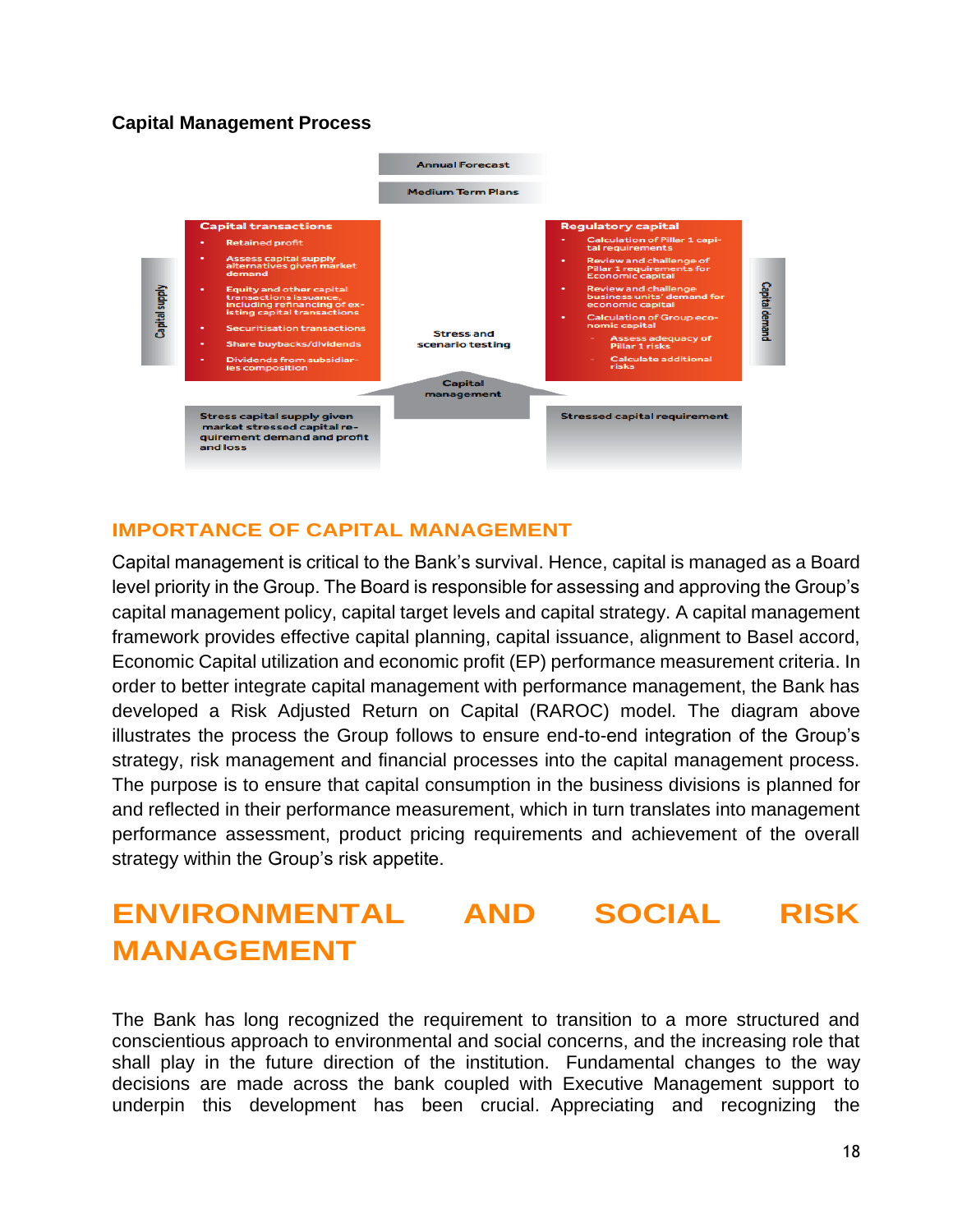requirements of both our regulatory and investment partners has been critical in our decision making.

#### **ENVIRONMENTAL AND SOCIAL RISK STRATEGY**

We understand the need to achieve the goals of the Paris Agreement on Co2 emissions reductions coupled with our wider environmental ambitions and appreciate that environmental issues represent a risk for Access Bank. Recognizing such, we have refined our strategy further to accommodate climate change challenges. We have achieved this with a robust governance framework of policies and procedures and the incorporation of environmental concerns into our automated credit review process. The Bank also has a dedicated team of 10 professionals focused solely on delivering both environmental & social risk management for the bank.

The continuous evolution of our Environmental Social and Governance (ESG) systems has ensured that we incessantly push towards attaining a more sophisticated risk management structure.

The issuance of the first climate certified corporate green bond in Sub Saharan Africa last year, which has also been listed as a non-traded instrument on the Luxembourg Stock Exchange in the first quarter of 2020, is evident to the Bank's continuous push in the direction of sustainability. 

Access Bank has also attracted increased international and domestic investment partnerships with Development Financial Institutions for ESG targeted lending. Our subsidiaries have also benefited from these partnerships, with the recent being in DR Congo. A USD 10mn senior unsecured loan will facilitate the finance of Access Bank's small and medium-sized enterprises (SME) portfolio in the DRC. The project has a strong emphasize on social and environmental safeguards, particularly on potential human rights impacts. (See [https://www.fmo.nl/project-detail/57263\)](https://www.fmo.nl/project-detail/57263)

With the increasing awareness around financed fossil fuel emissions and impact of climate change potential within our portfolio, we have made strides towards understanding these potential exposures, their implications and any mitigating measures which can be incorporated by the bank.

Recognizing these challenges has also led the Bank to become core participating members of internationally recognized climate groups. They include:

1. **UNEP FI's Taskforce on Climate related Financial Disclosures (TCFD)** which is globally adopted by Banks, Insurance companies, etc. is aimed at identifying and manage the impact of climate risks in the portfolio of Financial Institutions. Access Bank became a member of the working group in 2019.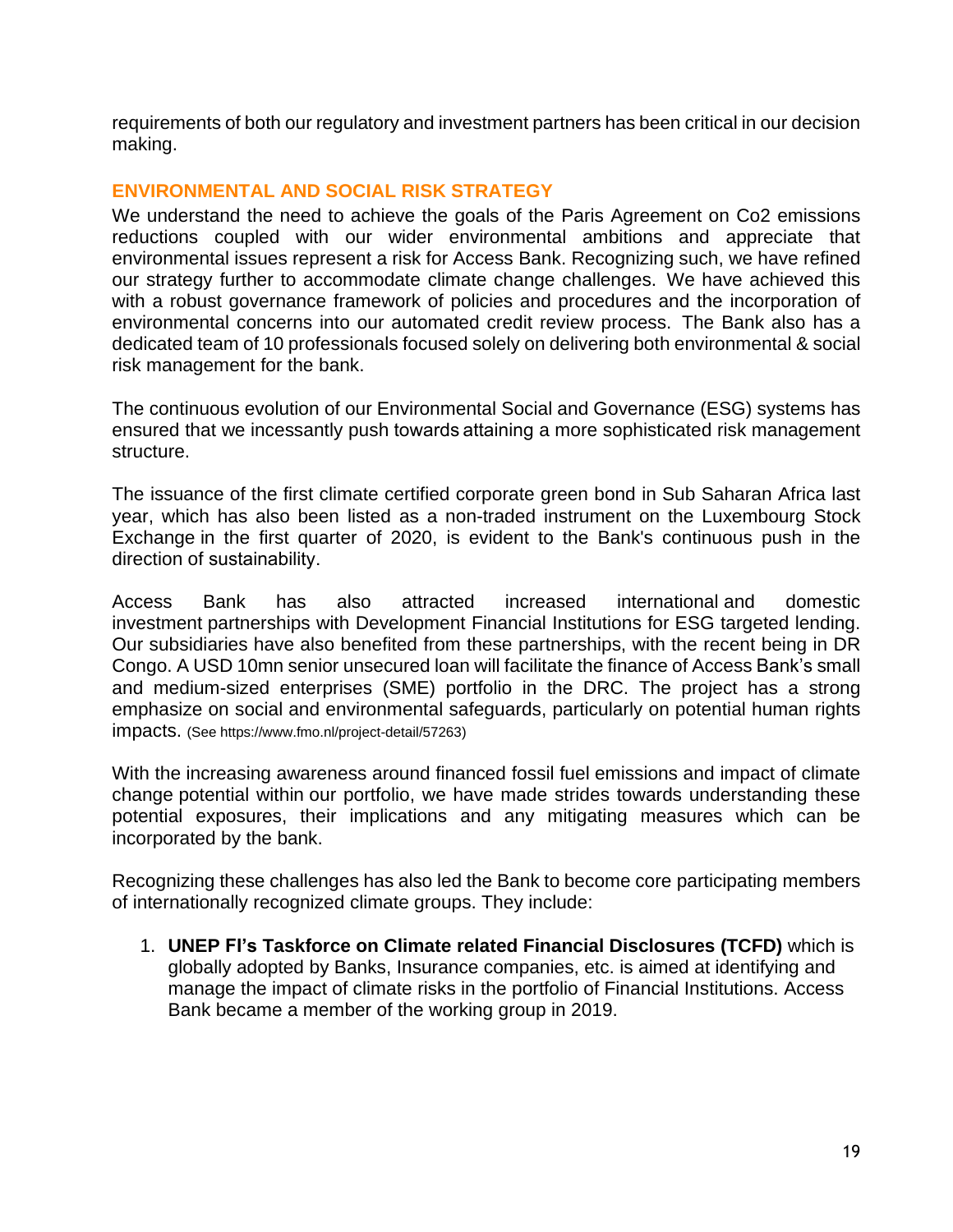2. **Partnership for Carbon Accounting Financials (PCAF)** is a global partnership aimed at harmonizing the approach in accessing and disclosing greenhouse gas (GHG) emissions associated with loans and investment. Access Bank became a member of the steering group in June 2020.

# **CREDIT RISK MANAGEMENT**

In Access Bank everyone is involved in Risk Management with ultimate responsibility residing with the Board. We operate the 3 line of defense model which enhances the understanding of risk management and control by clarifying roles and duties. The risk management process of the bank is well fortified to mitigate the short- and mediumterm threats imposed by impact of covid 19 on the bank's business.

The management of the bank took proactive Risk Management approach to protect its loan book from the impact of Covid 19 on the operating environment by analyzing the extent of the pandemic on different sectors and sub sectors of the economy. This has enabled us to understand our customers challenges and hardships. We have taken steps to lessen the burden of loan repayment on our borrowers and preserve the risk assets quality of the bank. Management anticipated the decline in the value of the local currency and took steps to position the bank to withstand the shock of devaluation of the Naira. This shows the resilience of our risk management process.

The Risk Management Division has continued to take advantage of advancement and innovation in the technology space to automate the management of risk. PowerBI, a credit reporting tool has been deployed to support decision making process in the bank.

### **PRINCIPAL CREDIT POLICIES**

The following are the principal credit policies of the Bank:

**Credit Risk Management Policy**: The core objective is to enable maximisation of returns on a risk adjusted basis from banking book credit risk exposures that are brought under the ambit of Credit Risk Management Policy. This is done by putting in place robust credit risk management systems consisting of risk identification, risk measurement, setting of exposure and risk limits, risk monitoring and control as well as reporting of credit risk in the banking book.

**Credit Risk Rating Policy**: The objective of this policy is to ensure reliable and consistent Obligor Risk Ratings (ORRs) and Facility Risk Ratings (FRRs) and to provide guidelines for risk rating for retail and non-retail exposures in the banking book covering credit and investment books of the Bank.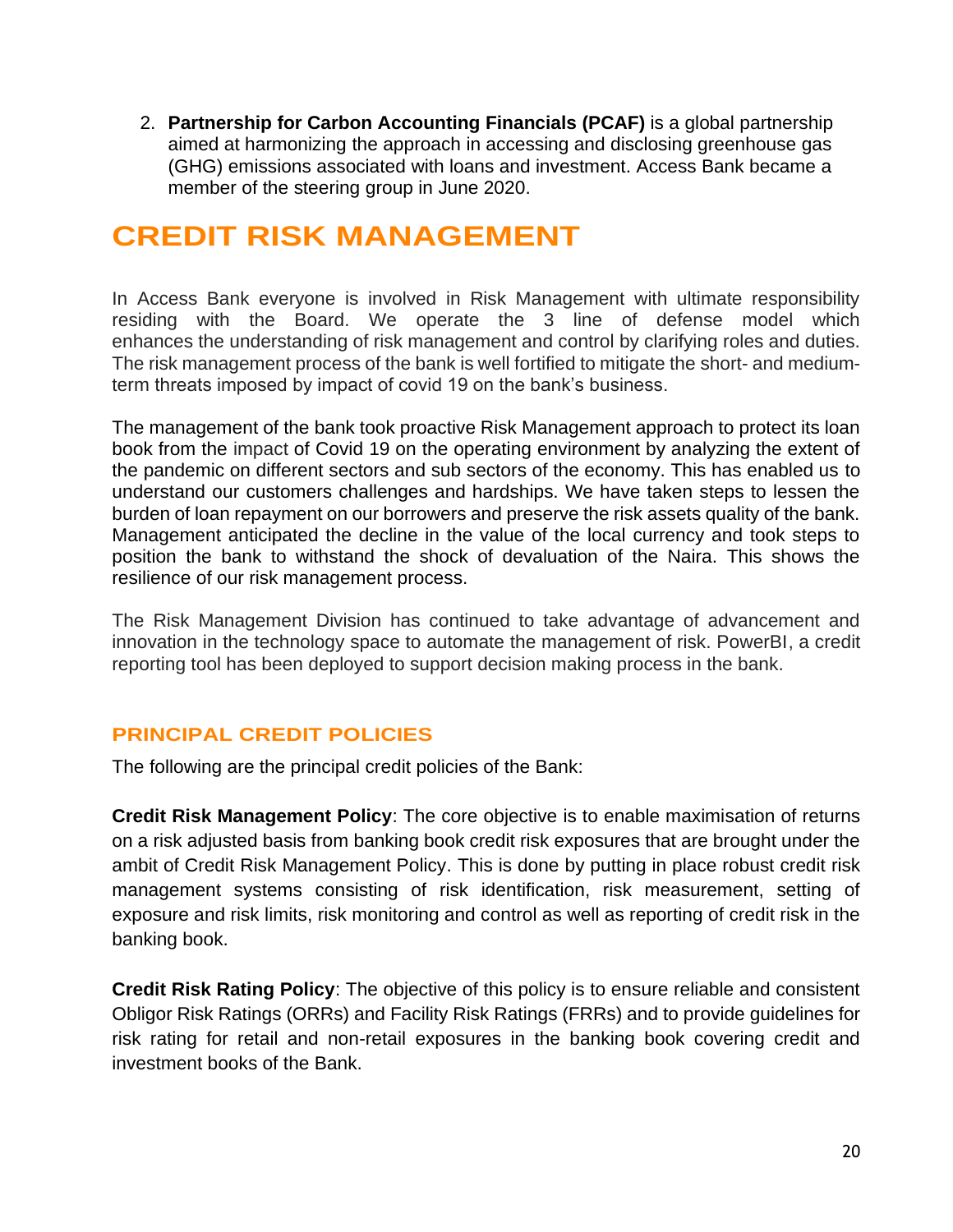### **RESPONSIBILITIES OF BUSINESS UNITS AND INDEPENDENT CREDIT RISK MANAGEMENT**

In Access Bank, Business Units and independent credit risk management have a joint responsibility for the overall accuracy of risk ratings assigned to obligors and facilities. Business Relationship Managers are responsible for deriving the Obligor Risk Rating ('ORR') and Facility Risk Rating ('FRR') using approved methodologies. However, independent credit risk management validate such ratings.

Notwithstanding who derives the risk rating, Credit Risk Management is responsible for reviewing and ensuring the correctness of the ORR and FRR assigned to borrowers and facilities. This review includes ensuring the ongoing consistency of the business' Risk Rating Process with the Bank's Risk Rating Policy; ongoing appropriate application of the risk rating process and tools; review of judgmental and qualitative inputs into the risk rating process; ensuring the timeliness and thoroughness of risk rating reviews; and ensuring that the documentation of the risk rating process is complete and current.

Credit Risk Management has the final authority if there is a question about a specific rating.

#### **CREDIT PROCESS**

The Bank's credit process starts with portfolio planning and target market identification. Within identified target markets, credits are initiated by relationship managers. The proposed credits are subjected to review and approvals by applicable credit approval authorities. Further to appropriate approvals, loans are disbursed to beneficiaries.

Ongoing management of loans is undertaken by both relationship management teams and our Credit Risk Management Group. The process is applied at the Head Office and in the subsidiaries.

If a preliminary analysis of a loan request by the account manager indicates that it merits further scrutiny, it is then analysed in greater detail by the account manager, with further detailed review by Credit Risk Management. The concurrence of Credit Risk Management must be obtained for any credit extension. If the loan application passes the detailed analysis, it is submitted to the appropriate approval authority based on the size and risk rating of facilities.

The standard credit evaluation process is based both on quantitative figures from the Financial Statements and on an array of qualitative factors. Information on the borrower is collected as well as pertinent macroeconomic data, such as an outlook for the relevant sector. These subjective factors are assessed by the analyst and all individuals involved in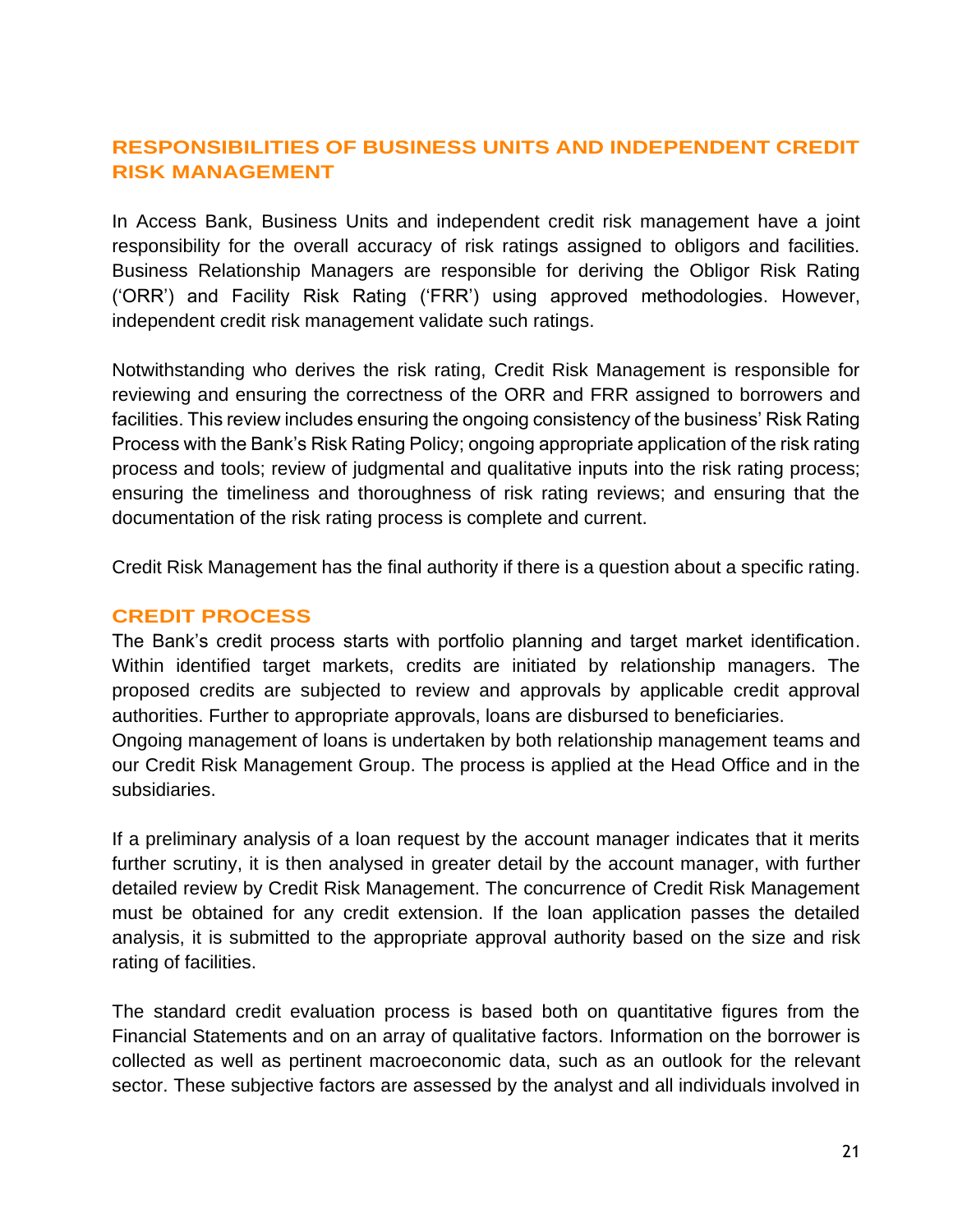the credit approval process, relying not only on quantitative factors but also on extensive knowledge of the company in question and its management.

### **Risk Rating Scale and external rating equivalent**

Access Bank operates a 12-grade numeric risk rating scale. The risk rating scale runs from 1 to 8. Rating 1 represents the best obligors and facilities, while rating 8 represents the worst obligors and facilities. The risk rating scale incorporates sub-grades and full grades reflective of realistic credit migration patterns.

The risk rating scale and the external rating equivalent is detailed below:

| <b>Access Bank risk Rating</b> | <b>External Rating Equivalent</b> | Grade                   |  |  |  |
|--------------------------------|-----------------------------------|-------------------------|--|--|--|
|                                | AAA                               |                         |  |  |  |
| $2+$                           | AA                                | <b>Investment Grade</b> |  |  |  |
| $\overline{2}$                 | Α                                 |                         |  |  |  |
| $2-$                           | <b>BBB</b>                        |                         |  |  |  |
| $3+$                           | BB+                               |                         |  |  |  |
| 3                              | <b>BB</b>                         | <b>Standard Grade</b>   |  |  |  |
| $3-$                           | BB-                               |                         |  |  |  |
| 4                              | Β                                 |                         |  |  |  |
| 5                              | <b>B-</b>                         |                         |  |  |  |
| 6                              | CCC                               | Non-Investment Grade    |  |  |  |
| $\overline{7}$                 | C                                 |                         |  |  |  |
| 8                              | D                                 |                         |  |  |  |

### **TRAINING / CERTIFICATION**

In line with the CBN's competency framework, members of the Group have consistently upgraded their competency level by passing necessary certification examinations like Certified Risk Manager (Risk Managers Association of Nigeria), ACIB (CIBN), ICAN, ACCA, CFA and other relevant professional certifications.

The Bank has also entered partnerships with renowned international firms like Dun and Bradstreet, KPMG and Moody's Analytics for training in Credit Risk Analysis and Financial Risk Management for the first and second lines of defence. These are outside regular trainings conducted within the Group to enhance staff capacity in handling transactions in the dynamic business environment and ever-evolving banking industry.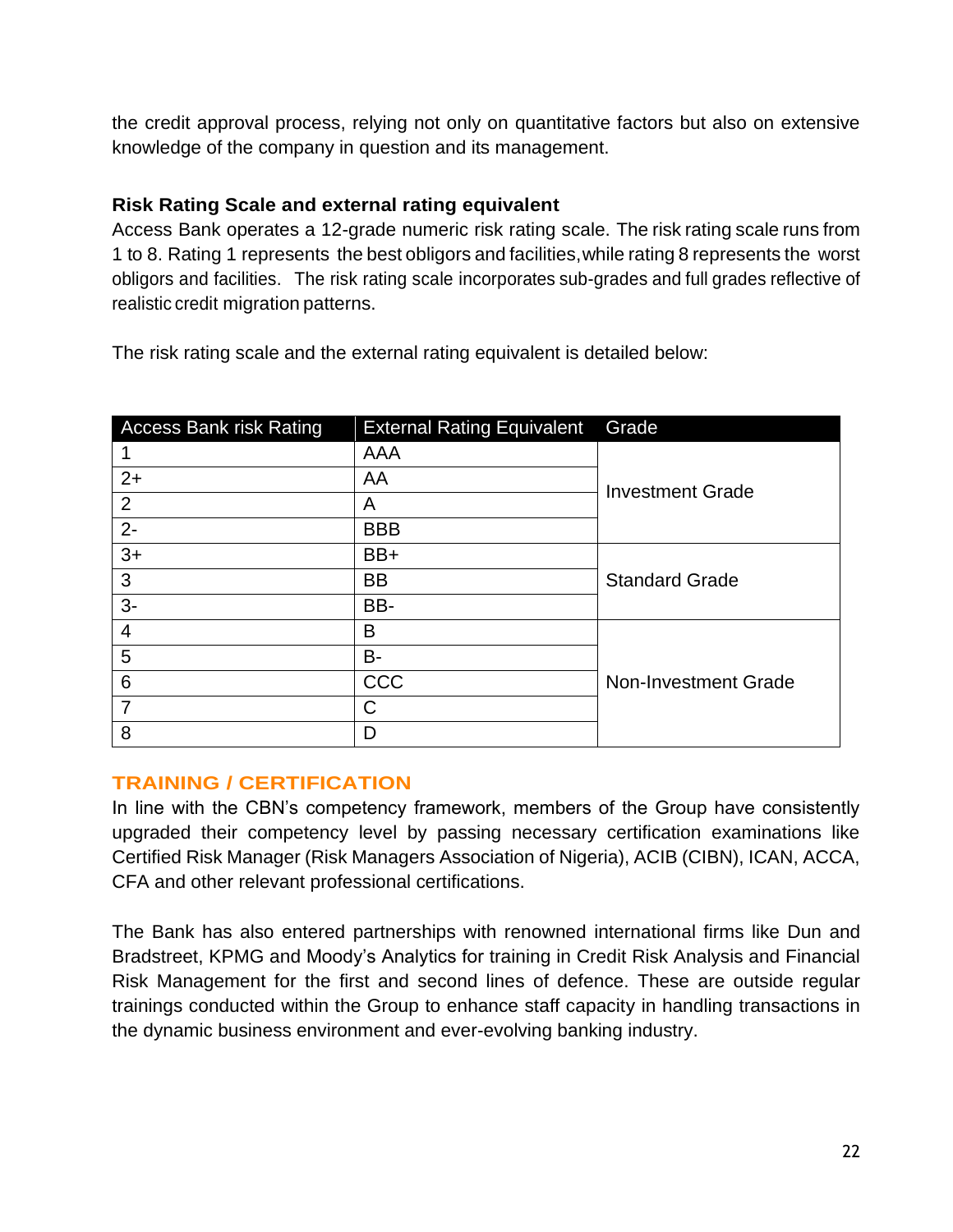#### **CREDIT OFFICER RISK RATING**

To reshape the understanding of risk, the bank developed a Credit Officer Risk Rating model which assigns rating to credit officers based on the quality and performance of risk asset portfolio managed by the individual officer. This puts the bank in a more disciplined position in the credit appraisal and approval processes.

### **CREDIT RISK CONTROL AND MITIGATION**

### **AUTHORITY LIMITS ON CREDIT**

The highest credit approval authority is the Board of Directors, supported by the Board Credit and Finance Committee and followed by the Management Credit Committee. Individuals are also assigned credit approval authorities in line with the Bank's criteria for such delegation set out in its Credit Risk and Portfolio Management Plan. The principle of central management of risk and decision authority is maintained by the Bank. The maximum amount of credit that may be approved at each subsidiary is limited, with amounts above such limit being approved at the Head Office.

The credit approval limits of the principal officers of the Group are shown in the table below, in addition to this, the bank also has approval limits based on product papers and designated lending officers usually involving smaller amounts when compared to those in the table below.

In addition, approval and exposure limits based on internal Obligor Risk Ratings have been approved by the Board for the relevant credit committees as shown in the second table below:

| <b>APPROVING AUTHORITY</b>  | <b>APPROVED LIMIT</b><br>(New | <b>APPROVED LIMIT</b>           |  |  |  |
|-----------------------------|-------------------------------|---------------------------------|--|--|--|
|                             | <b>Requests) (NgN)</b>        | (Renewals of<br><b>Existing</b> |  |  |  |
|                             |                               | Credits) (NgN)                  |  |  |  |
| <b>Executive Director</b>   | 150 million                   | 200 million                     |  |  |  |
| Managing<br>Group<br>Deputy | 400 million                   | 500 million                     |  |  |  |
| <b>Director</b>             |                               |                                 |  |  |  |
| Managing<br>Group           | 500 million                   | 600 million                     |  |  |  |
| Director/CEO                |                               |                                 |  |  |  |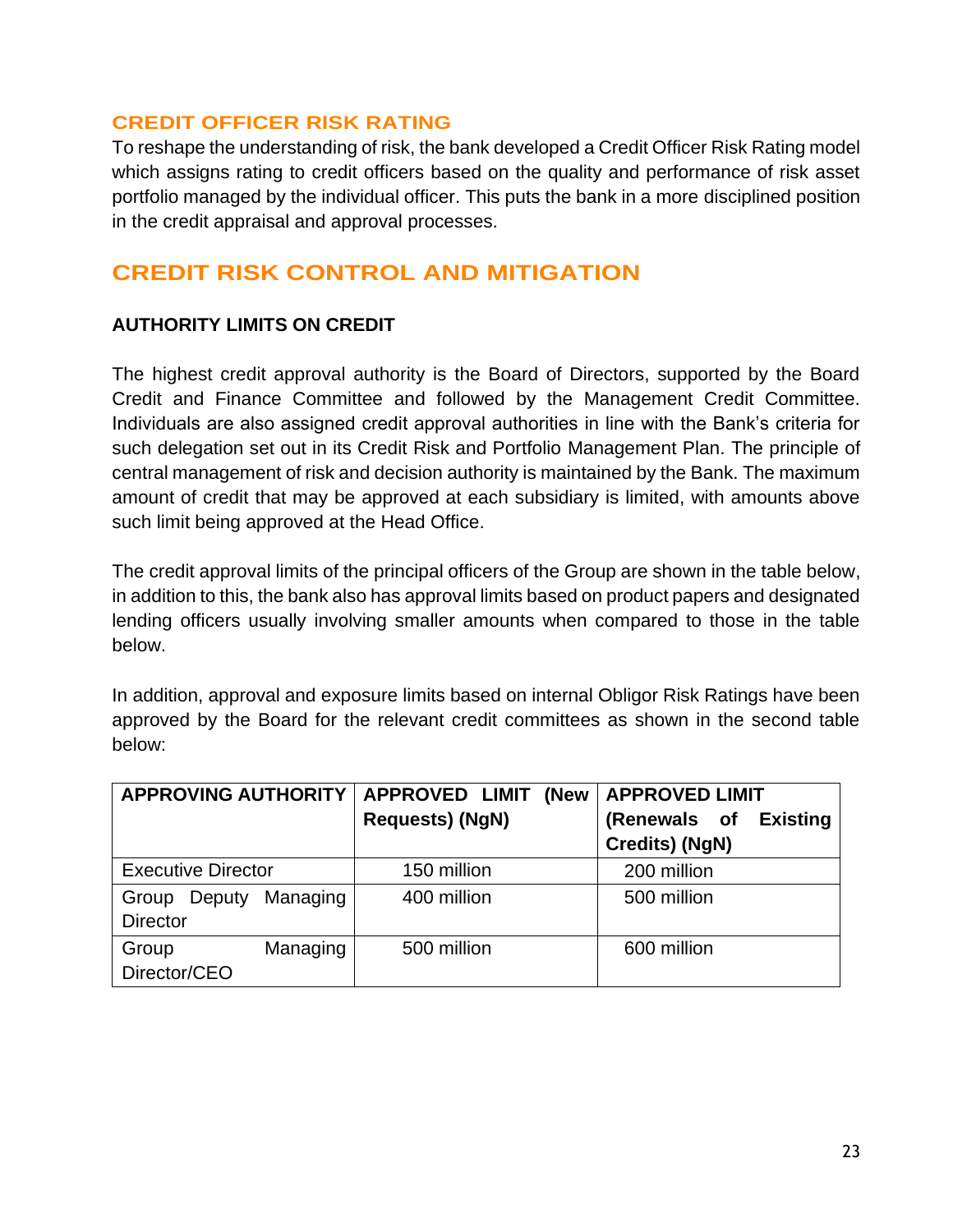| Access             | <b>Bank</b> | <b>Exposure</b> | Limit | Management          |                   |            | Board Credit & |                        |       | <b>Board</b> | <b>of</b> |  |
|--------------------|-------------|-----------------|-------|---------------------|-------------------|------------|----------------|------------------------|-------|--------------|-----------|--|
| <b>Risk Rating</b> |             | (ORR-based LLL) |       | Committee<br>Credit |                   | Finance    |                | <b>Directors Limit</b> |       |              |           |  |
|                    |             | (NGN)           |       | Approval            |                   | Limit      | Committee      |                        |       |              |           |  |
|                    |             |                 |       | (NGN)               |                   |            | Approval       |                        | Limit |              |           |  |
|                    |             |                 |       |                     |                   |            | (NGN)          |                        |       |              |           |  |
| 1                  |             | 41 billion      |       | 20 billion          |                   |            | 40 billion     |                        |       | Legal        | lending   |  |
| $2+$               |             | 33 billion      |       | 15 billion          |                   |            | 30 billion     |                        |       | limit        |           |  |
| 2                  |             | 25 billion      |       | 5 billion           |                   |            | 15 billion     |                        |       |              |           |  |
| $2 -$              |             | 16 billion      |       | 2 billion           |                   | 10 billion |                |                        |       |              |           |  |
| $3+$               |             | 3 billion       |       | 1 billion           |                   | 10 billion |                |                        |       |              |           |  |
| 3                  |             | 1.7 billion     |       | 0.8 billion         |                   |            |                | 10 billion             |       |              |           |  |
| $3-$               |             | 0.8 billion     |       | 0.5 billion         |                   |            | 2 billion      |                        |       |              |           |  |
| $\overline{4}$     |             |                 |       |                     | Above 0.1 billion |            |                |                        |       |              |           |  |

### **COLLATERAL POLICIES**

It is the Group's policy that all credit exposures are adequately collateralised. Credit risk mitigation is an activity of reducing credit risk in an exposure or transferring it to counterparty, at facility level, by a safety net of tangible and realisable securities including approved third-party guarantees/ insurance.

At portfolio level, asset securitisation, credit derivatives etc., are used to mitigate risks in the portfolio.

However, the primary consideration for approving credits is hinged largely on the obligor's financial strength and debt-servicing capacity. The guidelines relating to risk mitigant as incorporated in the guidance note of Basel Committee on Banking Supervision ('BCBS') on "Principles for the Management of Credit Risk" are to be taken into consideration while using a credit risk mitigant to control credit risk.

The Bank utilizes transaction structure, collateral and guarantees to help mitigate risks (both identified and inherent) in individual credits but transactions should be entered into primarily on the strength of the borrower's repayment capacity. Collateral cannot be a substitute for a comprehensive assessment of the borrower or the counterparty, nor can it compensate for insufficient information. It is recognised that any credit enforcement actions (e.g. foreclosure proceedings) can eliminate the profit margin on the transaction. In addition, we are mindful that the value of collateral may well be impaired by the same factors that have led to the diminished recoverability of the credit.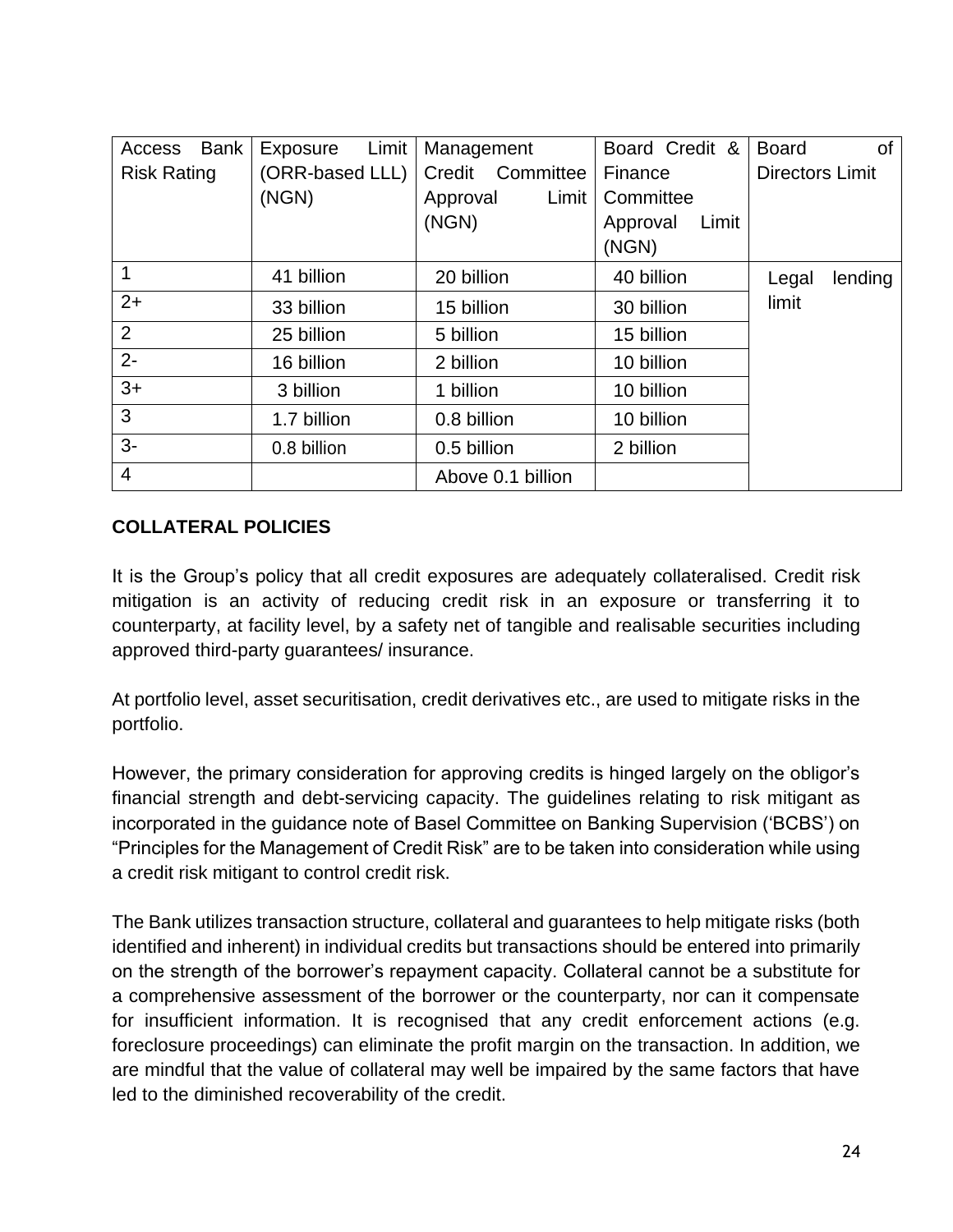The range of collaterals acceptable to the Bank include:

- Mortgage on landed property (Legal Mortgage/Mortgage Debenture)
- Debenture/Charge on assets (Fixed and/or Floating)
- Cash/Money Market Investment (Letter of lien and Set-Off over fixed deposits/money market investments)
- Treasury bills and other government securities.
- Chattel/vessel Mortgage.
- Legal ownership of financed Asset.

## **MARKET RISK MANAGEMENT**

The Bank's capital and earnings are exposed to risk due to adverse changes in market prices. As a result a robust market risk management framework is in place to reduce exposure to changes in interest rate, foreign exchange, equity prices and commodity prices. The objective is not to completely avoid these risks but to ensure exposure to these risks through our trading and banking book positions are kept within the Bank's defined risk appetite and tolerance.

#### **MARKET RISK POLICY MANAGEMENT AND CONTROL**

Over the years, the Nigerian financial market has witnessed a dramatic expansion in the array of financial services and products. This tremendous growth in scale and scope has also generated new risks with global consequences, especially market risk, necessitating an assessment of exposures to the volatility of the underlying risk drivers. This has prompted the upgrading of the Market Risk Policy; Asset and Liability Management Policy; Liquidity Policy; Stress Testing Policy, and so on, to ensure the risks faced across business activities and on an aggregate basis are within the stipulated risk appetite of the Bank. These policies have been benchmarked with industry and international best practices and CBN regulations.

The Bank runs an integrated and straight through processing treasury system for enabling efficient, monitoring and management of interest rate and foreign exchange risks in the Bank.

Liquidity, Exchange Rate, and Interest Rate risks are managed through various approaches, viz. Liquidity Gap Analysis, Dynamic Cash Flow Analysis, Liquidity Ratios, Value at Risk (VaR), Earnings at Risk (EaR) and Sensitivity Analysis. The primary aim of these processes is risk forecasting and impact mitigation through management action and portfolio rebalancing.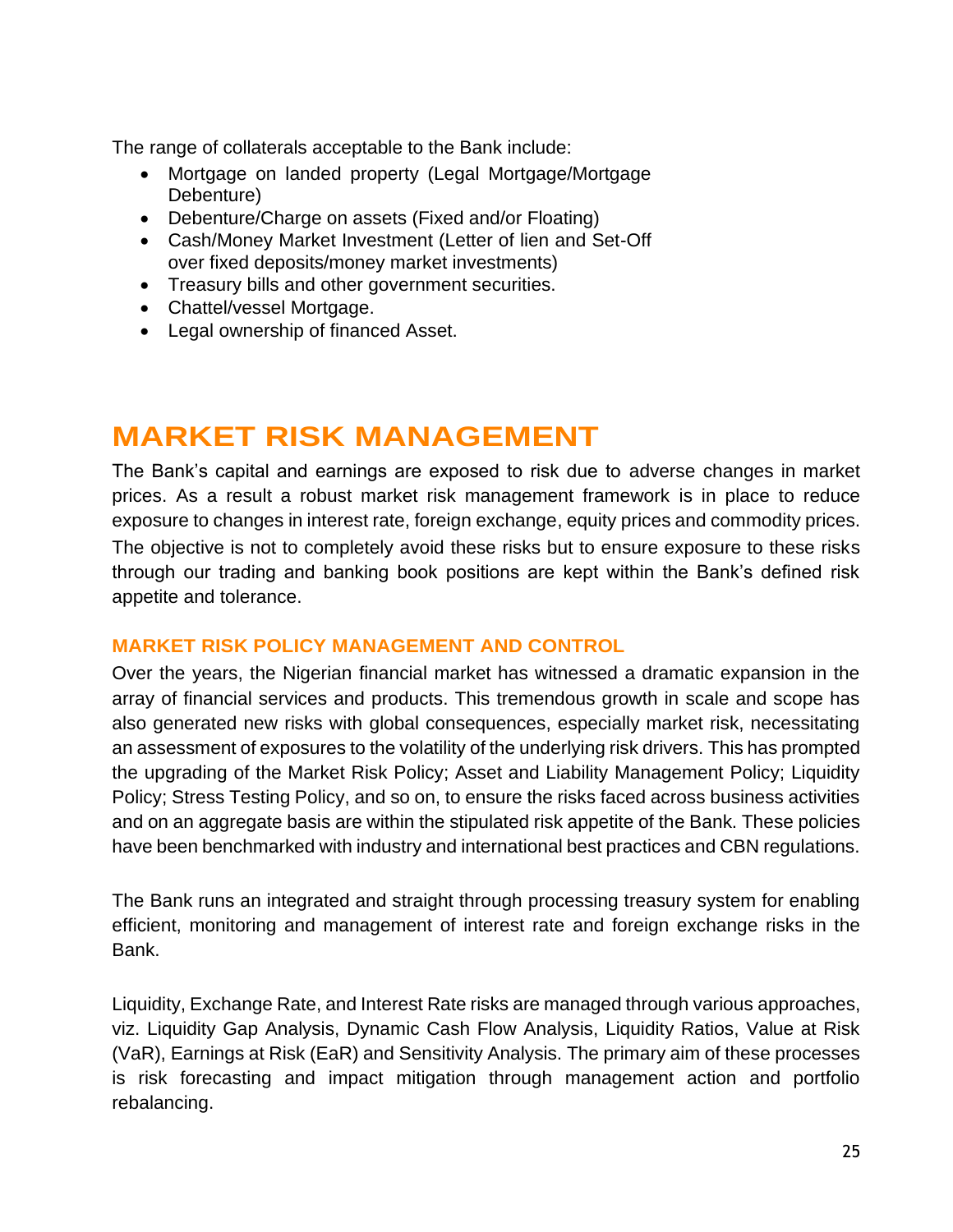The Bank regularly conducts stress testing to monitor its vulnerability to unfavorable shocks. It monitors and controls its risk, using various internal and regulatory risk limits for trading book and banking book which are set according to several criteria including economic scenario, business strategy, management experience, peer analysis and the Bank's risk appetite.

### **BANKING BOOK**

Market risk management actively manages the Banking book to optimise its income potential. This risk arises from the mismatch between the future yield on assets and their funding cost, due to interest rate changes. The Bank uses a variety of tools to track and manage this risk:

- Re-pricing gap analysis
- Liquidity gap analysis
- Earnings-at-Risk (EAR) using various interest rate forecasts
- Sensitivity Analysis

#### **INTEREST RATE RISK**

Interest rate risk is the exposure of the Bank's financial condition to adverse movements in interest rates, yield curves and credit spreads. The Bank is exposed to interest rate risk through the interest-bearing assets and liabilities in its trading and banking books.

### **i. RE-PRICING AND LIQUIDITY GAP ANALYSIS**

Access Bank's objective for management of interest rate risk in the banking book is to ensure a higher degree of interest rate mismatch margin stability and lower interest rate risk over an interest rate cycle. This is achieved by hedging material exposures with the external market.

The Bank's operations are subject to the risk of interest rate fluctuations to the extent that interest-earning assets and interest-bearing liabilities mature or re-price at different times or in differing amounts. In the case of floating rated assets and liabilities, the Bank is exposed to basis risk, which is the difference in re-pricing characteristics of the various floating rate indices, such as the savings rate and 90-day NIBOR and different types of interest.

Non-traded interest rate risk arises in the banking book from the provision of retail and wholesale (non-traded) banking products and services, as well as from certain structural exposures within the Groups balance sheet, mainly due to re-pricing timing differences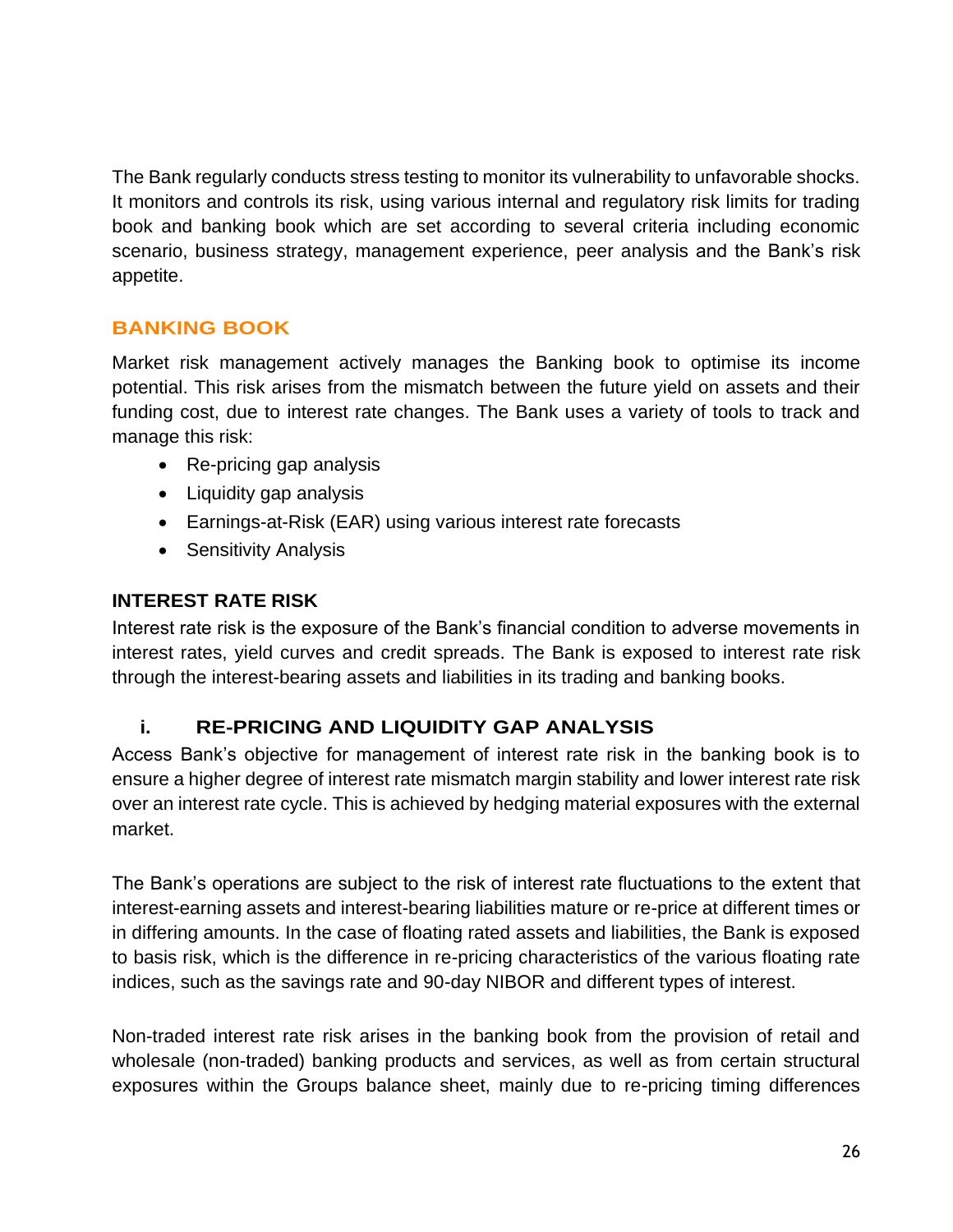between assets, liabilities and equities. These risks impact both the earnings and the economic value of the Group. Overall, non-trading interest rate risk positions are managed by Treasury, which uses investment securities, advances to banks and deposits from banks to manage the overall position arising from the Group's non-trading activities.

### **ii. EARNINGS-AT-RISK APPROACH**

Earnings at risk is the potential change in net income due to adverse movements in interest rates over a defined period. It guides the Bank to understand the impact that a change in interest rates can make on our position and projected cash flow.

The Bank has limits drawn for this risk measure. They are designed to monitor and control the risk to our projected earnings using various rate scenarios and assumptions. The limit is expressed as a change in projected earnings over a specified time horizon and rate scenario. Scenarios adopted by the Bank include parallel and non-parallel shifts in yield.

### **iii. SENSITIVITY ANALYSIS**

The Banks employs the use of scenario and sensitivity analysis in evaluating its exposures per time. Scenario analysis is the process of predicting the possible balance sheet impact to changes that may occur to existing variables whilst sensitivity analysis is the study of how the outcome of a decision changes due to variations in input.

### **TRADING PORTFOLIO**

The measurement and control techniques used to measure, and control traded market risk (interest rate and foreign exchange risk) include daily valuation of positions, limit monitoring, gap analysis, sensitivity analysis, Value at Risk, stress testing, etc.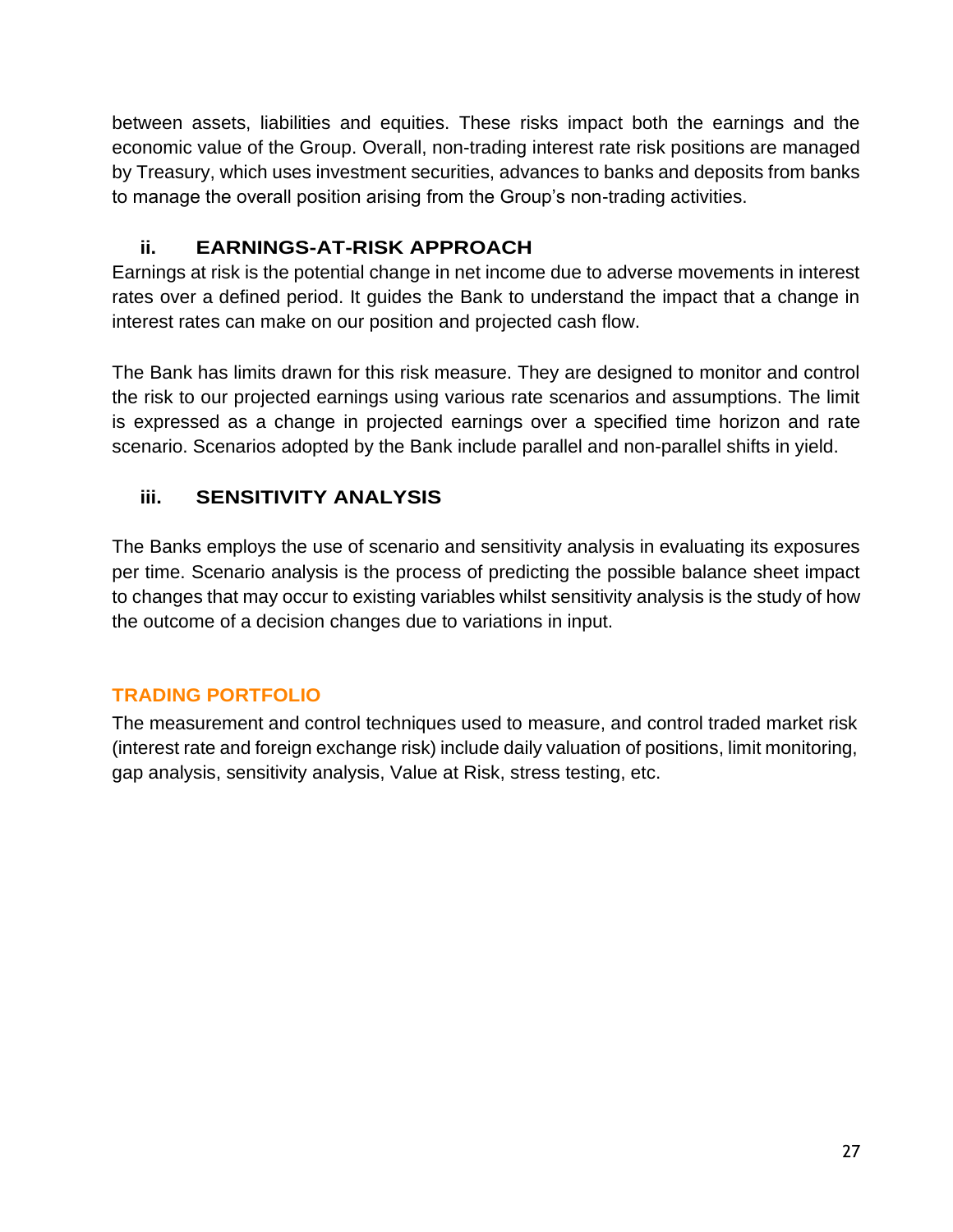

### **LIMITS**

The Bank uses risk limits to restrict the size of investments that their traders can take for proprietary and non-proprietary purposes. Limiting the size of investments is one of the primary ways the Bank control risk and capital consumptions. The following limits currently exist;

**Fixed income and FX Open Position Limits (NOPL):** The Bank, in keeping with the prudency concept, sets its policy limit for Open Position at a level lower than the maximum NOPL approved by the regulatory authority. In setting the internal NOPL, the following considerations are imperative:

- The Regulatory NOPL;
- The Bank's tolerance and appetite for FX risk;
- The size and depth of the FX market in Nigeria;
- The degree of volatility of traded currencies; and
- The Bank's desired positioning in the relevant FX market with requirements for international business support.

**Inter-bank placement and takings Limit:** In line with the Bank's drive to be a top liquidity provider in the financial market, stringent controls have been set to ensure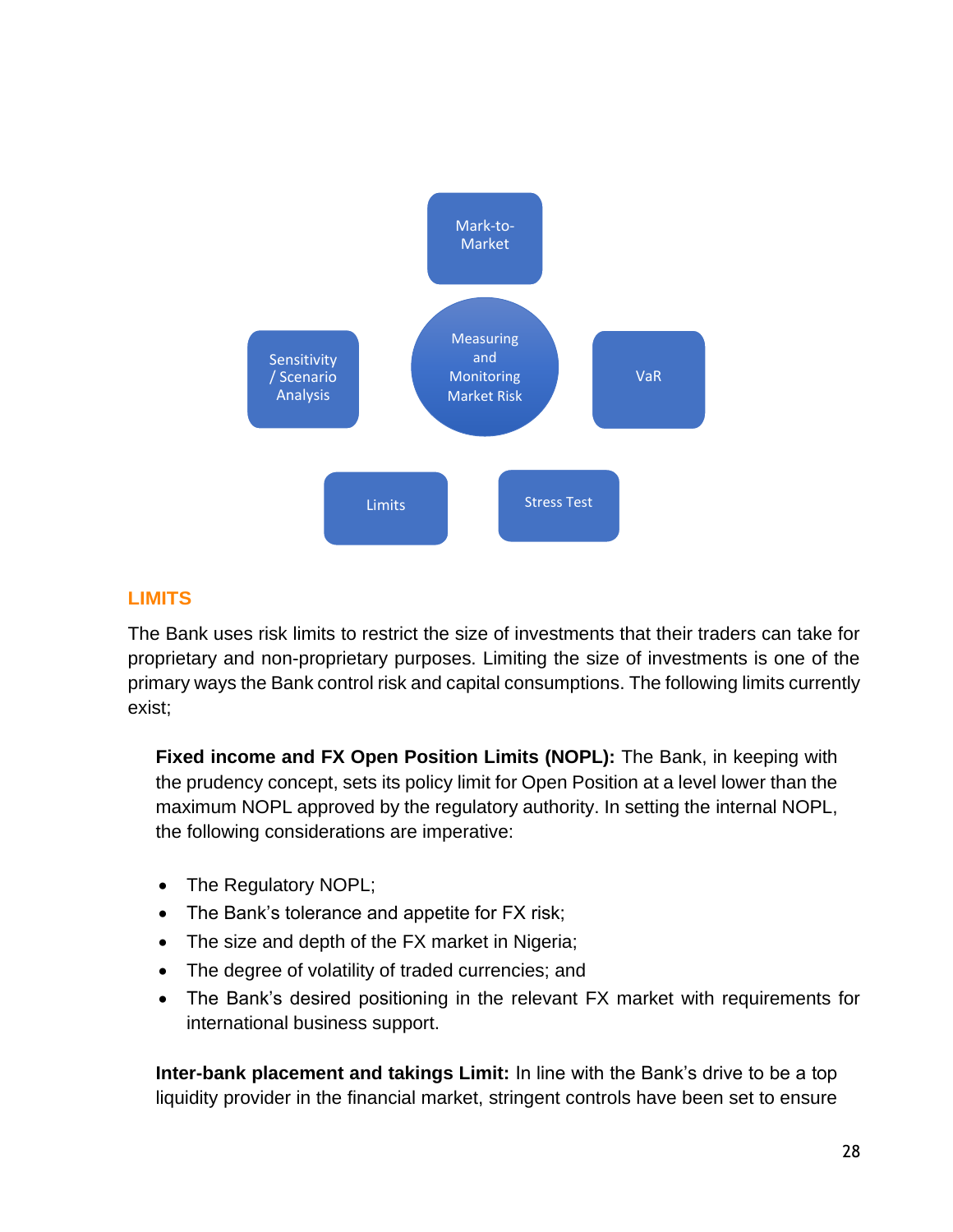that any takings from interbank are preceded by proper authorization, to reduce the risks that come with huge interbank borrowing.

**Management Action Trigger (MAT):** This establishes decision points to confirm the Board of Directors' tolerance for accepting trading risk losses on a cumulative basis. MAT therefore, considers actual cumulative profit/loss as well as potential losses and the loss tolerance is defined as a percentage of Gross Earnings.

**Stop Loss Limit:** This limit sets a maximum tolerable unrealised profit/loss to date which will trigger the closing or reduction of a position to avoid any further loss based on existing exposures. Positions are liquidated uniformly when stop loss limits are breached.

**Dealer Limits**: This limit sets a maximum transaction limit by a dealer. It is based on experience and knowledge.

**Value-at-Risk Limit**: The VaR limit is based on 99% confidence level over a 1 day holding period on the trading book. In line with the Bank's risk appetite, treasury losses are not expected to exceed 1% of total portfolio.

#### **Duration Limit**

The Bank utilizes duration to measure the sensitivity of the price of assets in its portfolio to changes in interest rate. The Bank has duration limits for the varying asset class in its investment/trading portfolio.

### **MARK TO MARKET (MTM)**

The marking-to-market technique establishes the potential profit and loss by revaluing money market exposures to prevailing market prices. When no market prices are available for a specific contract period, mark-to-model is used to derive the relevant market prices. It is the Bank's policy to revalue all exposures categorised under the securities trading portfolio daily. As a general guide, marking to market is performed independently of the trading unit i.e. prices/rates are obtained from external sources.

#### **STRESS TESTING**

A consistent stress testing methodology is applied to trading and non-trading books. The stress testing methodology assumes that the scope for management action would be limited during a stress event, reflecting the decrease in market liquidity that often occurs.

Losses beyond the confidence interval are not captured by a VaR calculation, which therefore gives no indication of the size of unexpected losses in these situations. Market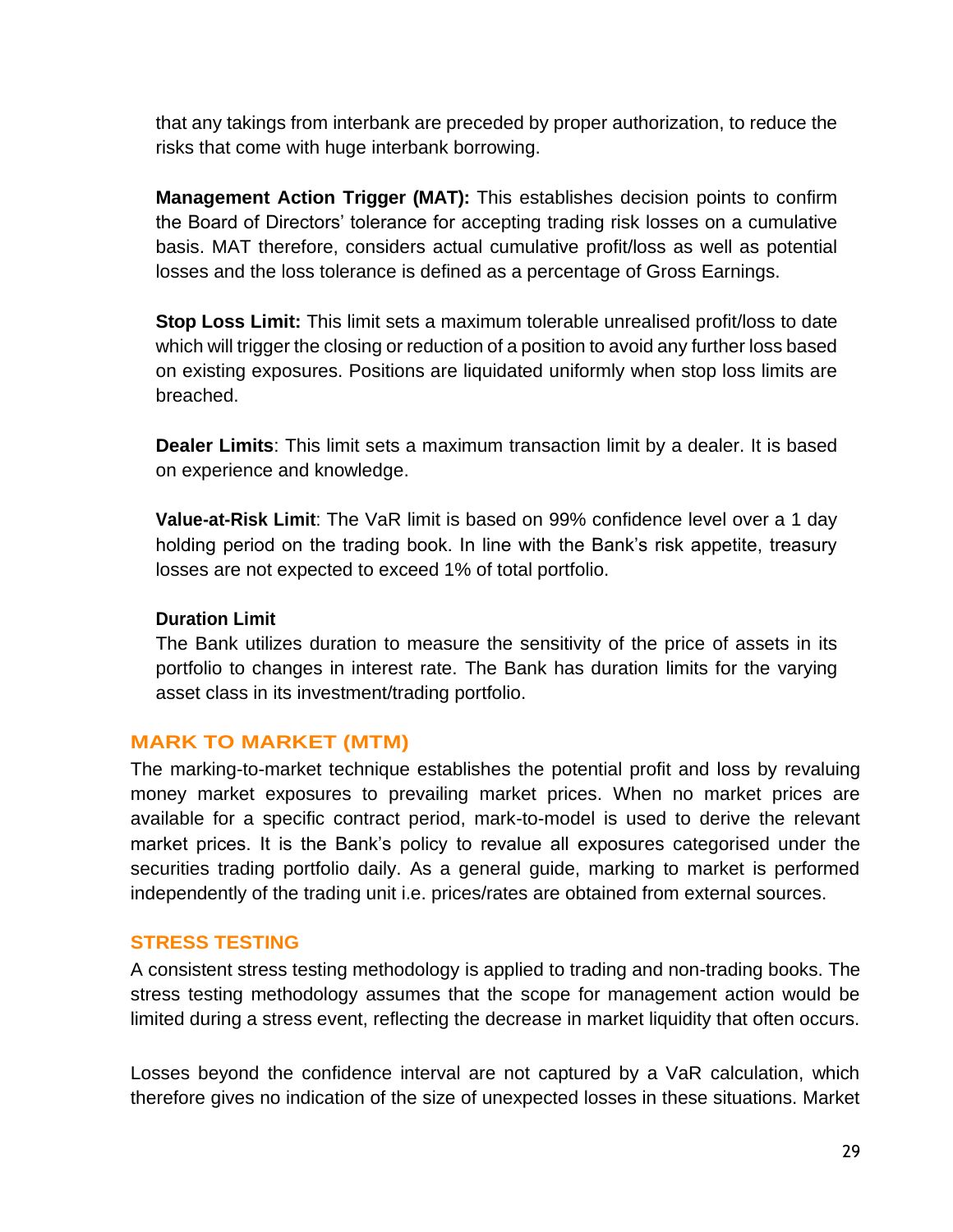Risk complements the VaR measurement by regular stress testing of market risk exposures to highlight the potential risk that may arise from extreme market events that are rare but plausible.

Stress testing is an integral part of the market risk management framework and considers both historical market events and forward-looking scenarios. Stress testing provides an indication of the potential size of losses that could arise in extreme conditions. It helps to identify risk concentrations across business lines and assist senior management in capital planning decisions.

### **Liquidity Risk Management**

Liquidity risk arises when the Bank is unable to meet expected or unexpected current or future cash flows and collateral needs without affecting its daily operations or its financial condition. The Bank is managed to preserve a high degree of liquidity so that it can meet the requirements of its customers always, including periods of financial stress.

The Bank has developed a liquidity management framework based on a statistical model underpinned by conservative assumptions about cash inflows and the liquidity of liabilities. In addition, liquidity stress tests assuming extreme withdrawal scenarios are performed. These stress tests specify additional liquidity requirements to be met by holdings of liquid assets.

The Bank's liquidity has consistently been materially above the minimum liquidity ratio and the requirements of its stress tests. The Group ALCO, in conjunction with the Board and its committees, monitors our liquidity position and reviews the impact of strategic decisions on our liquidity. Liquidity positions are measured by calculating the Bank's net liquidity gap and by comparing selected ratios with targets as specified in the Liquidity Risk Management Manual.

### **CONTINGENCY FUNDING PLAN**

Access Bank has a contingency funding plan which incorporates early warning indicators to monitor market conditions. The Bank monitors its liquidity position and funding strategies on an ongoing basis, but recognises that unexpected events, economic or market conditions, earnings problems or situations beyond its control could cause either a short or long-term liquidity crisis. It reviews its contingency funding plan annually.

The contingency funding plan covers: the available sources of contingent funding to supplement cash flow shortages; the lead times to obtain such funding; the roles and responsibilities of those involved in the contingency plans; and the communication and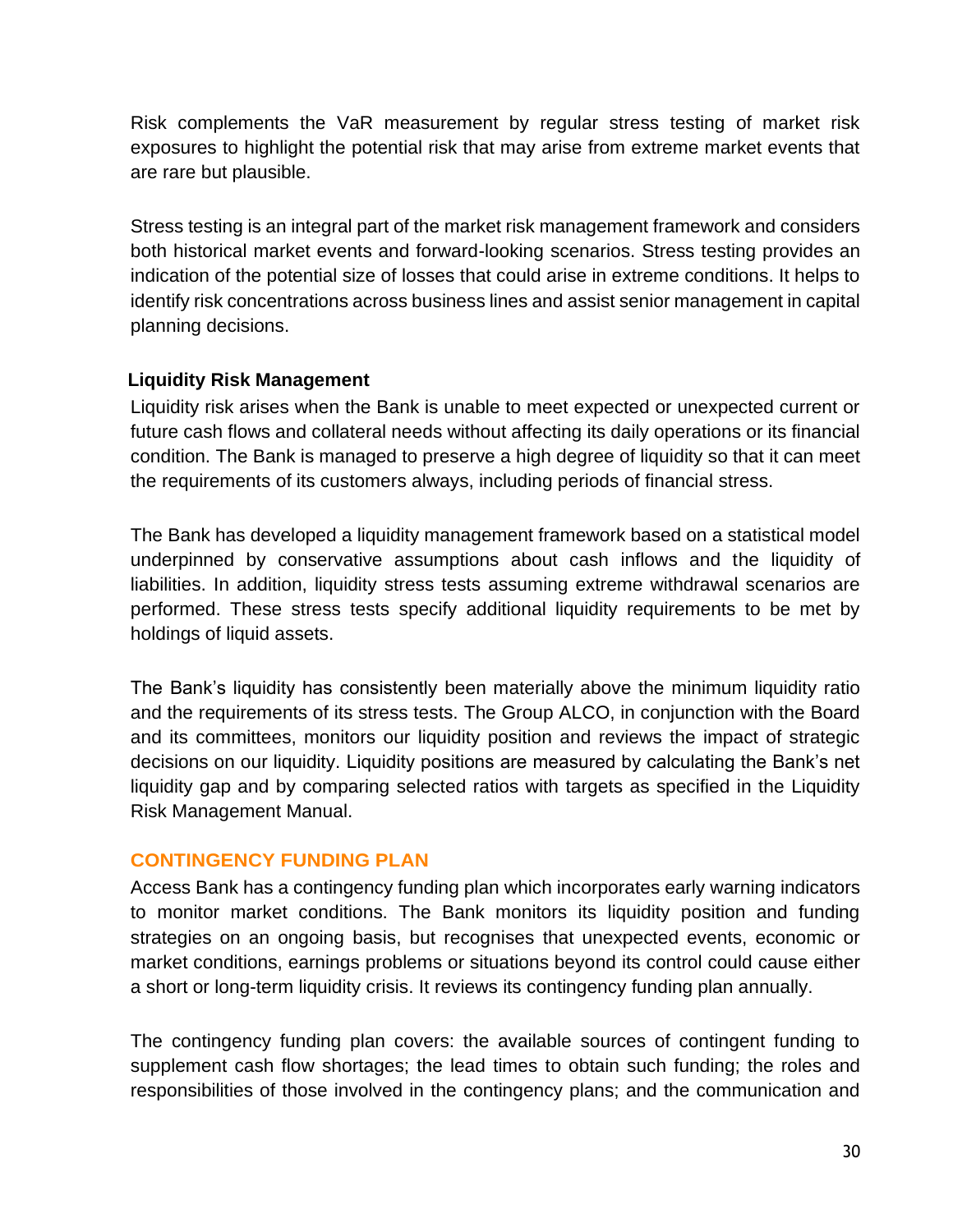escalation requirements when early warning indicators signal deteriorating market conditions. Both short term and long-term funding crises are addressed in the contingency funding plan.

## **ECONOMIC INTELLIGENCE**

Economic Intelligence (EI) is in the business of positioning economic, business and financial information/intelligence as tools for helping the Bank achieve its long-term strategic objectives. Its value propositions include supporting the Bank in achieving its moderate risk posturing, price competitiveness, improvement to business intelligence and brand enhancement. It also makes high quality contributions to the Bank's strategy evolution process. It conducts policy-relevant research to support the Bank's goals and strategic objectives. It is the key research arm of the Bank and its activities influence the strategic plans of the various market-facing and non-market-facing business units and other stakeholders.

Some of the Unit's Roles and Responsibilities include:

- Monitoring and interpreting current economic developments/trends wherever the Bank have subsidiary office, preparing projections of the economic outlook and developing reports on economic issues for the Bank.
- Proactively providing industry analysis, identifying investment trends and opportunities for the Bank; monitoring, interpreting and conducting policy-relevant research in the areas of utmost importance to our stakeholders especially our body-corporate
- Leading quantitative and qualitative research projects
- Ensuring proactive and effective dissemination of relevant information such as shortand long-term forecasts to relevant functional units within the Group
- Championing contacts with communications media regarding press releases, public statements and news conferences on economic topics/issues
- Developing contact and collaborative economic/business and financial information research institutes/bodies within the country and outside.

The Retail Intelligence and Analytics, the team created following the business combination, continued to provide insights into developments in the economic, financial and business space as it affects retail, small and medium-sized enterprises. Dedicated reports serving the needs of the unique market space have also been crafted and regularly disseminated.

Key objectives of the team continue to include: